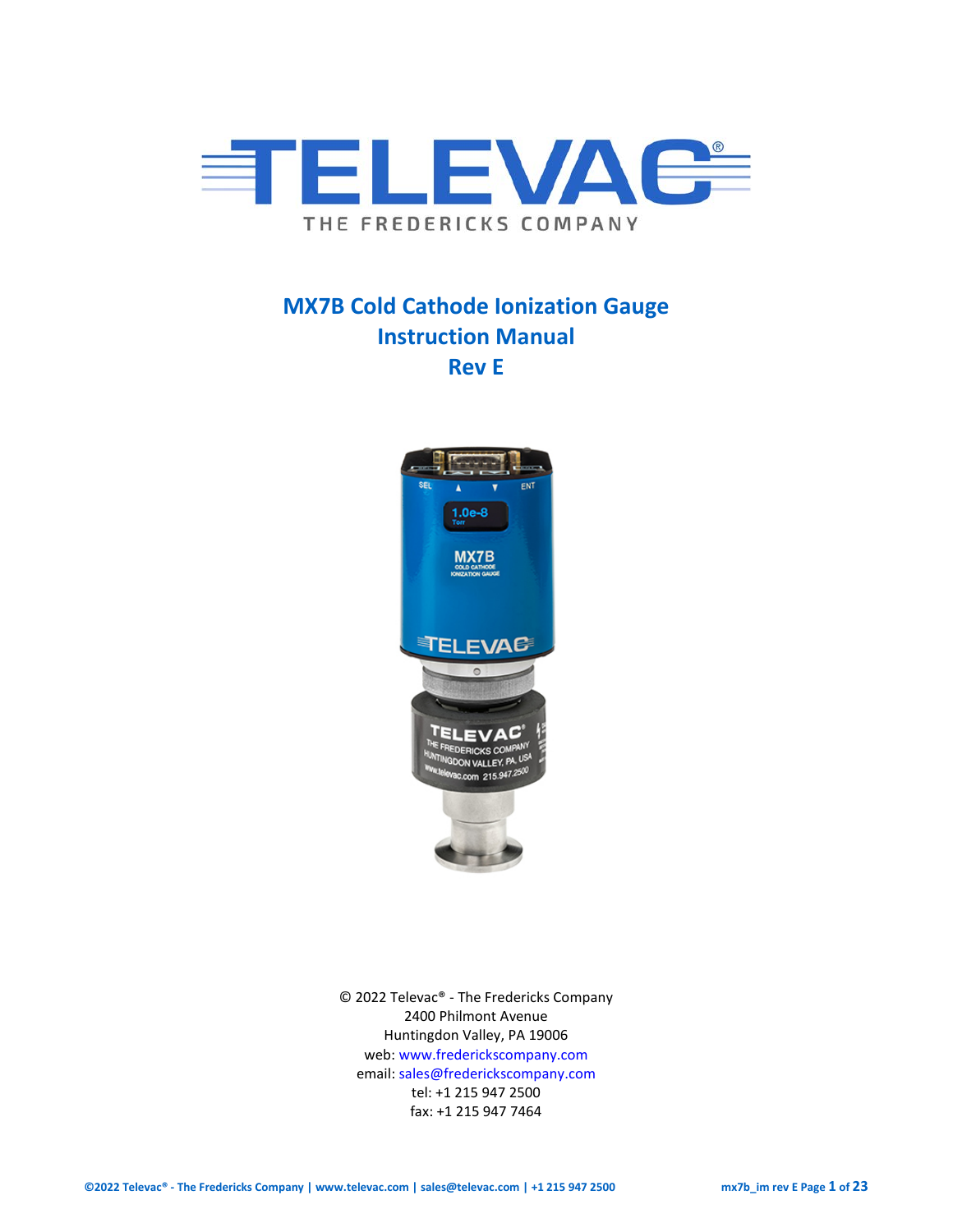## **Table of Contents**

|    | 1.1 |                             |  |
|----|-----|-----------------------------|--|
|    | 1.2 |                             |  |
|    | 1.3 |                             |  |
|    | 1.4 |                             |  |
| 2. |     |                             |  |
|    | 2.1 |                             |  |
| 3. |     |                             |  |
|    | 3.1 |                             |  |
|    | 3.2 |                             |  |
|    | 3.3 |                             |  |
|    | 3.4 |                             |  |
|    | 3.5 |                             |  |
|    |     |                             |  |
|    | 4.1 |                             |  |
|    | 4.2 |                             |  |
|    | 4.3 |                             |  |
|    |     |                             |  |
|    | 5.1 |                             |  |
|    | 5.2 |                             |  |
|    |     |                             |  |
|    | 6.1 |                             |  |
|    | 6.2 |                             |  |
|    | 6.3 |                             |  |
|    | 6.4 |                             |  |
|    | 6.5 |                             |  |
|    | 6.6 |                             |  |
| 7. |     |                             |  |
|    | 7.1 |                             |  |
|    | 7.2 |                             |  |
|    | 7.3 |                             |  |
|    | 7.4 |                             |  |
|    |     | 8. Cleaning the MX7B Sensor |  |
|    | 8.1 |                             |  |
| 9. |     |                             |  |
|    | 9.1 |                             |  |
|    | 9.2 |                             |  |
|    | 9.3 |                             |  |
|    | 9.4 |                             |  |
|    | 9.5 |                             |  |
|    | 9.6 |                             |  |
|    | 9.7 |                             |  |
|    | 9.8 |                             |  |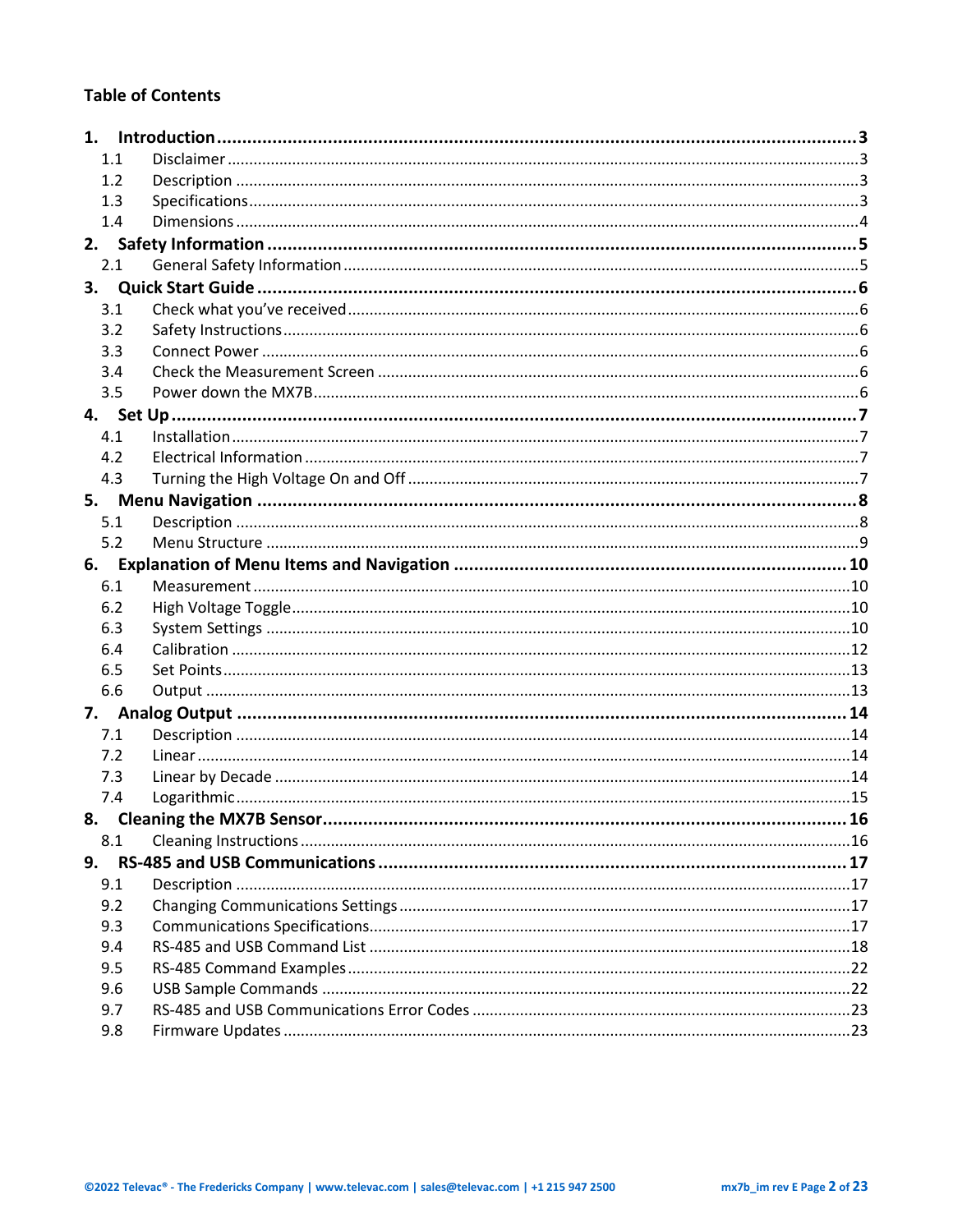## <span id="page-2-0"></span>**1. Introduction**

#### <span id="page-2-1"></span>**1.1 Disclaimer**

1.1.1 All information in this manual is subject to change without notice. The Fredericks Company assumes no responsibility for inaccuracies in product specifications or any liability arising from product use. Please contact Televac® at sales@frederickscompany.com or call +1 215 947 2500 with comments or questions.

#### <span id="page-2-2"></span>**1.2 Description**

1.2.1 The MX7B is cold cathode ionization gauge with a measurement range of  $1*10^{-8}$  Torr to  $1*10^{-3}$ Torr. It utilizes a Televac® cold cathode ionization sensor in the Penning configuration with part numbers 2-2171-KF25 (KF25 flange version) or 2-2171-NPT (3/4 NPT version). It has a two-color OLED display with selectable units of Torr, Millibar, and Kilopascal. Settings can be changed through RS-485 communications with a PC, through USB communications with a PC, or through the unit's front panel using four capacitive touch buttons located on the top of the unit. The MX7B has 2 set points, one relay and one open collector, and a selectable analog output option. The analog output is a configurable 0-10 V output that includes options for linear, linear-bydecade, and logarithmic formats.

#### <span id="page-2-3"></span>**1.3 Specifications**

| <b>Operating Range</b>           | $1*10^{-8}$ to $1*10^{-3}$ Torr    |
|----------------------------------|------------------------------------|
| <b>Communications</b>            | RS-485 and USB                     |
| <b>Programmable Set Points</b>   | $\mathcal{P}$                      |
| <b>Set Point 1</b>               | Open Collector                     |
| <b>Set Point 2</b>               | Relay                              |
| <b>Analog Output</b>             | Configurable 0 to 10 V DC          |
| <b>Supply Voltage</b>            | +22 to +26 V DC                    |
| <b>Maximum Power</b>             | 8 W                                |
| <b>Calibration Medium</b>        | Dry air or nitrogen                |
| <b>Overpressure</b>              | <b>150 PSI</b>                     |
| <b>Digital Output Resolution</b> | 2 significant digits with exponent |
| <b>Analog Output Resolution</b>  | 16 bits                            |
| <b>Operating Temperature</b>     | $0 °C$ to 50 $°C$                  |
| <b>Storage Temperature</b>       | -20 °C to 60 °C                    |
| <b>Bakeout Temperature</b>       | 100° C (electronics removed)       |
| <b>Response Time</b>             | $\leq$ 1 second                    |
| <b>Accuracy</b>                  |                                    |
| $1*10^{-9}$ to $1*10^{-3}$ Torr  | ±30%                               |
| <b>Analog Output</b>             | $± 10$ mV                          |
| <b>Display Readable Distance</b> | 3 m (10 feet)                      |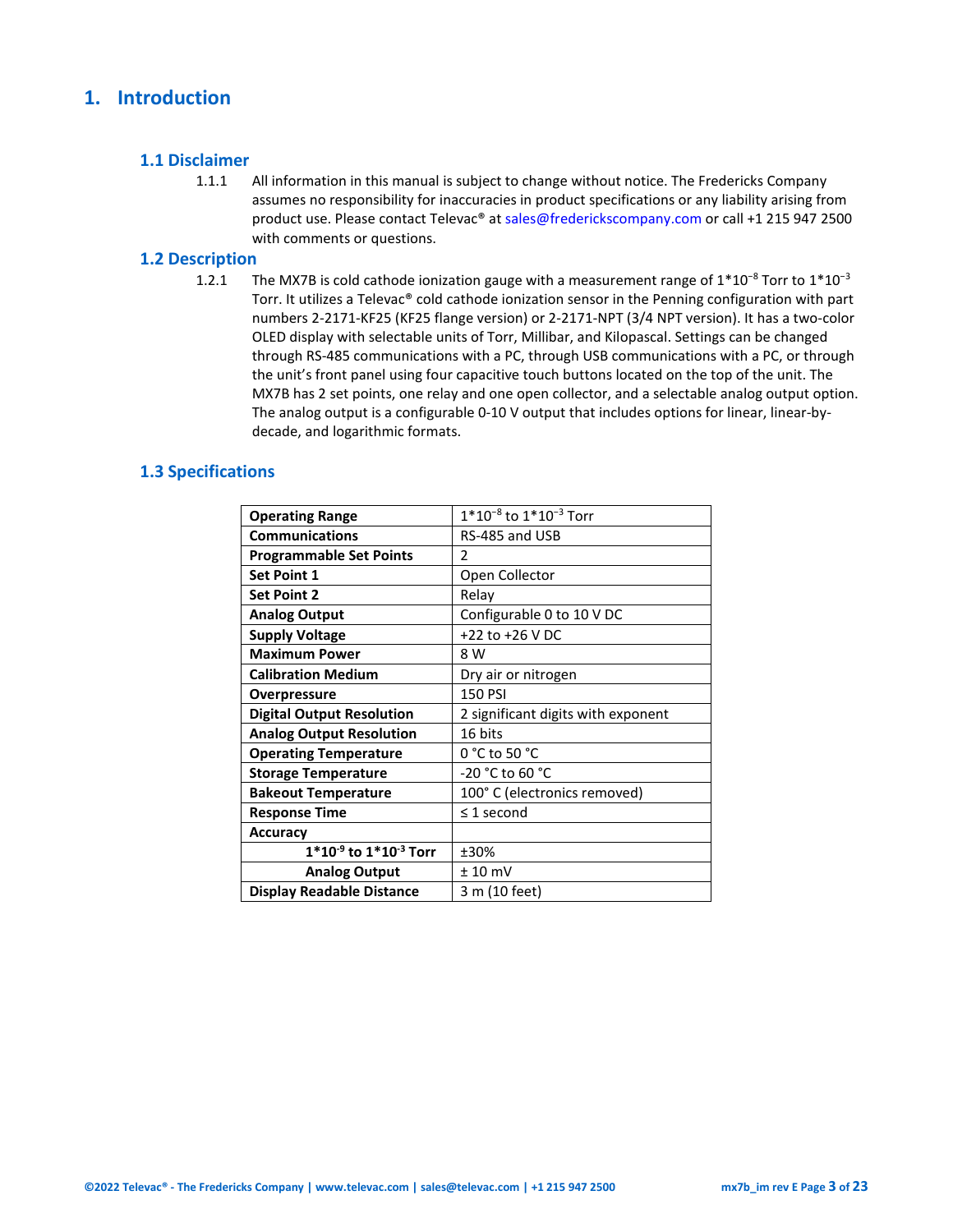## <span id="page-3-0"></span>**1.4 Dimensions**

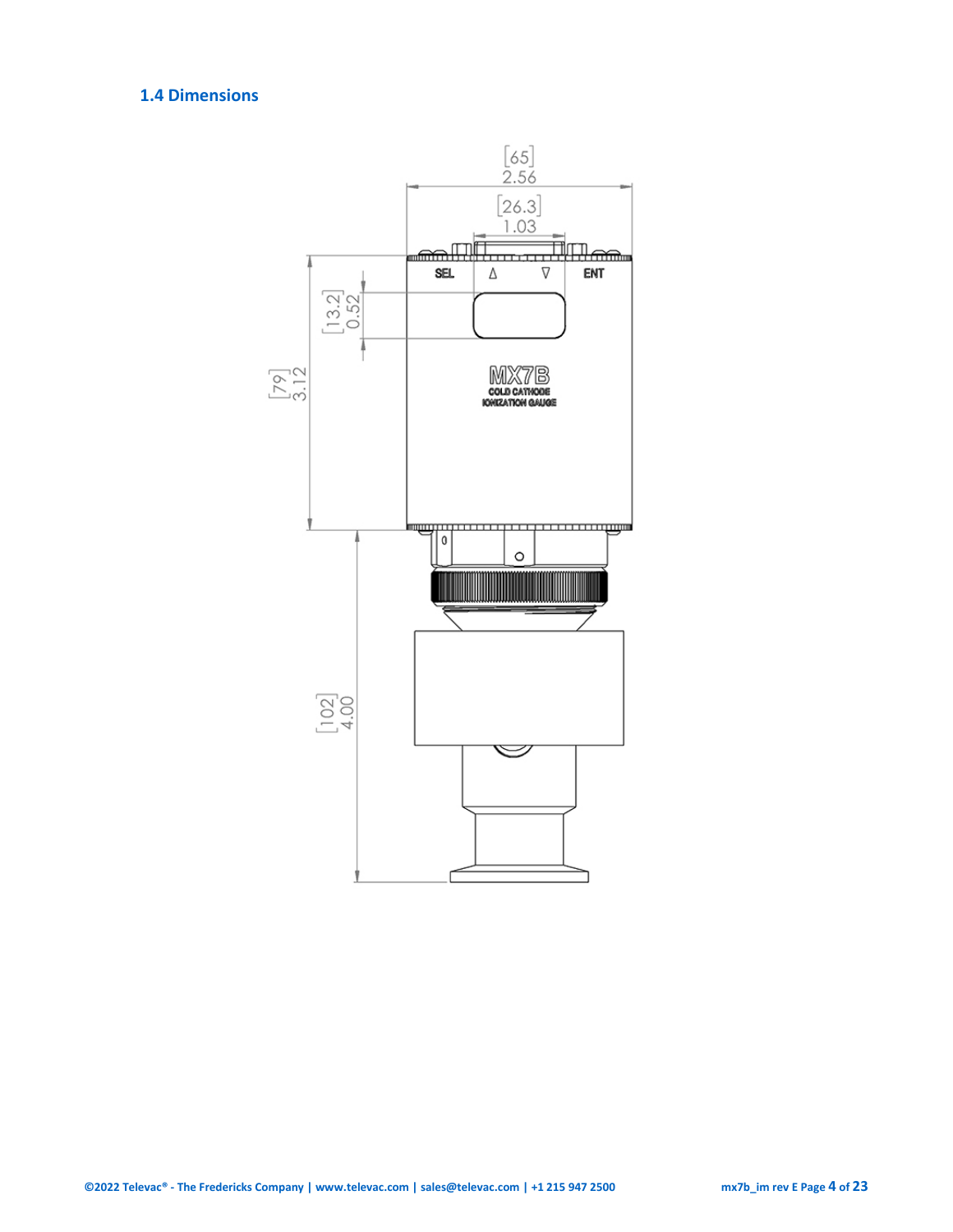## <span id="page-4-1"></span><span id="page-4-0"></span>**2. Safety Information**

#### **2.1 General Safety Information**

- 2.1.1 In these instructions the word "product" refers to the MX7B and all of its approved parts and accessories. NOTE: These instructions do not and cannot provide for every contingency that may arise in connection with the installation, operation, or maintenance of this product. Should you require further assistance, please contact Televac® at the email address found in the footer of this manual.
- 2.1.2 This product has been designed and tested to offer reasonably safe service provided in it is installed, operated and serviced in strict accordance with these safety instructions.
- 2.1.3 These safety precautions must be observed during all phases of operation, installation, and service of this product. Failure to comply with these precautions or with specific warnings elsewhere in this manual violates safety standards of design, manufacture, and intended use of the instrument. Televac® disclaims all liability for the customer's failure to comply with these requirements.
	- 2.1.3.1 **READ** Instructions Read all safety and operating instructions before operating the product.
	- 2.1.3.2 **RETAIN** instructions Retain the safety and operating instructions for future reference.
	- 2.1.3.3 **HEED** warnings Adhere to all warnings on the product and in the operating instructions.
	- 2.1.3.4 **FOLLOW** instructions Follow all operating and maintenance instructions.
	- 2.1.3.5 **ACCESSORIES** Do not use accessories not recommended in this manual as they may require a technician to restore the product to its normal operation.
- 2.1.4 The MX7B has voltages up to 3000 volts. As such, it represents a shock hazard and should be handled with caution. Any disassembly of the gauge should be carried out by a trained professional and with the power disconnected.
- 2.1.5 Do not substitute parts or modify instrument. Because of the danger of introducing additional hazards, do not install substitute parts or perform any unauthorized modifications to the product. Return the product to Televac® for service and repair to ensure that safety features are maintained. Do not use this product if it has unauthorized modifications.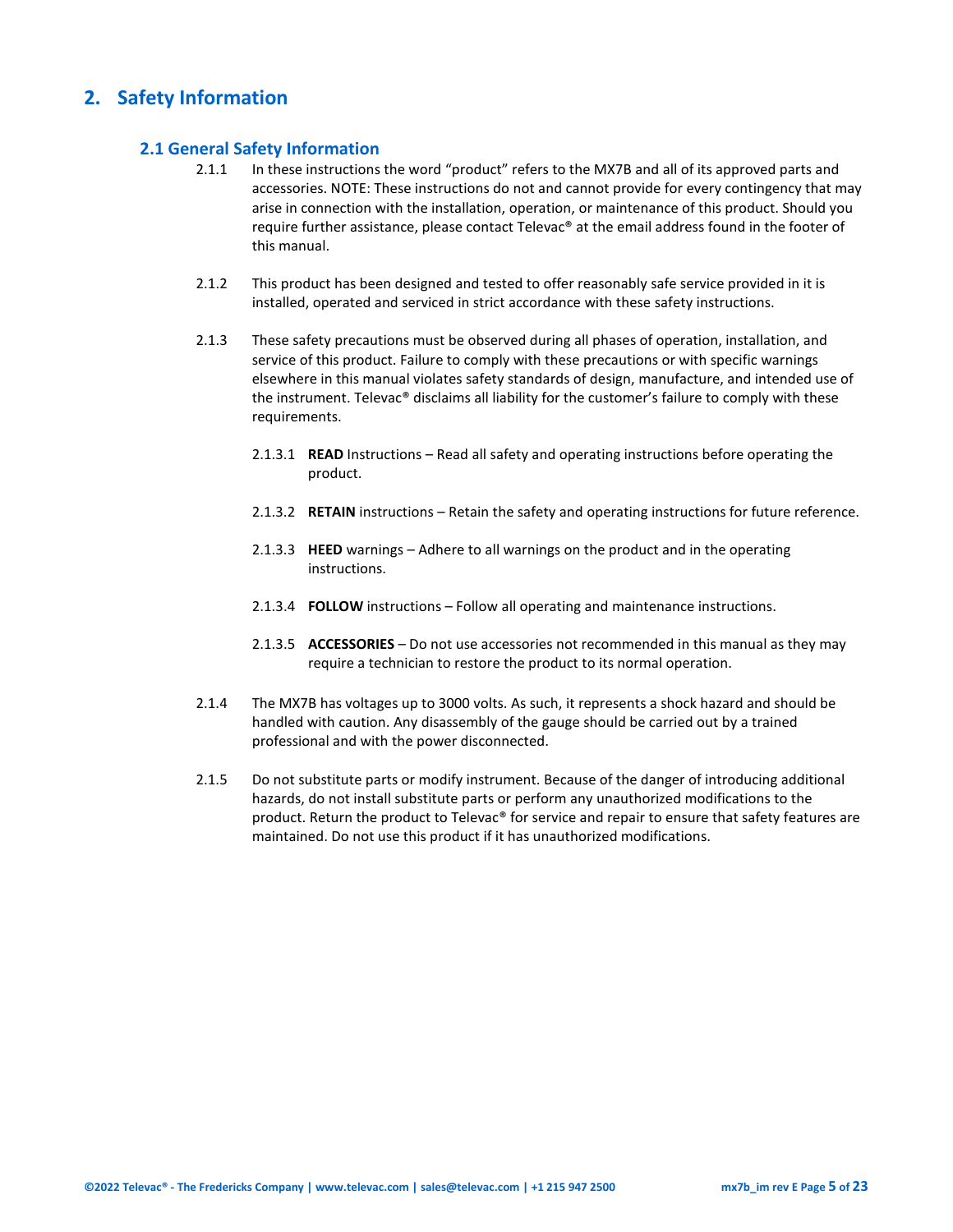## <span id="page-5-1"></span><span id="page-5-0"></span>**3. Quick Start Guide**

#### **3.1 Check what you've received**

3.1.1 Compare what you've received to your purchase order.

#### <span id="page-5-2"></span>**3.2 Safety Instructions**

3.2.1 Review all safety instructions outlined in Section 2.

#### <span id="page-5-3"></span>**3.3 Connect Power**

3.3.1 Connect a 24V power supply to the unit. See the pin out in Section 4.2 for more information.

#### <span id="page-5-4"></span>**3.4 Check the Measurement Screen**

3.4.1 The unit should power up and display "OFF" on the measurement screen. Do not attempt to turn on the high voltage.

#### <span id="page-5-5"></span>**3.5 Power down the MX7B**

3.5.1 Power down the MX7B, and install it on a vacuum stand for use.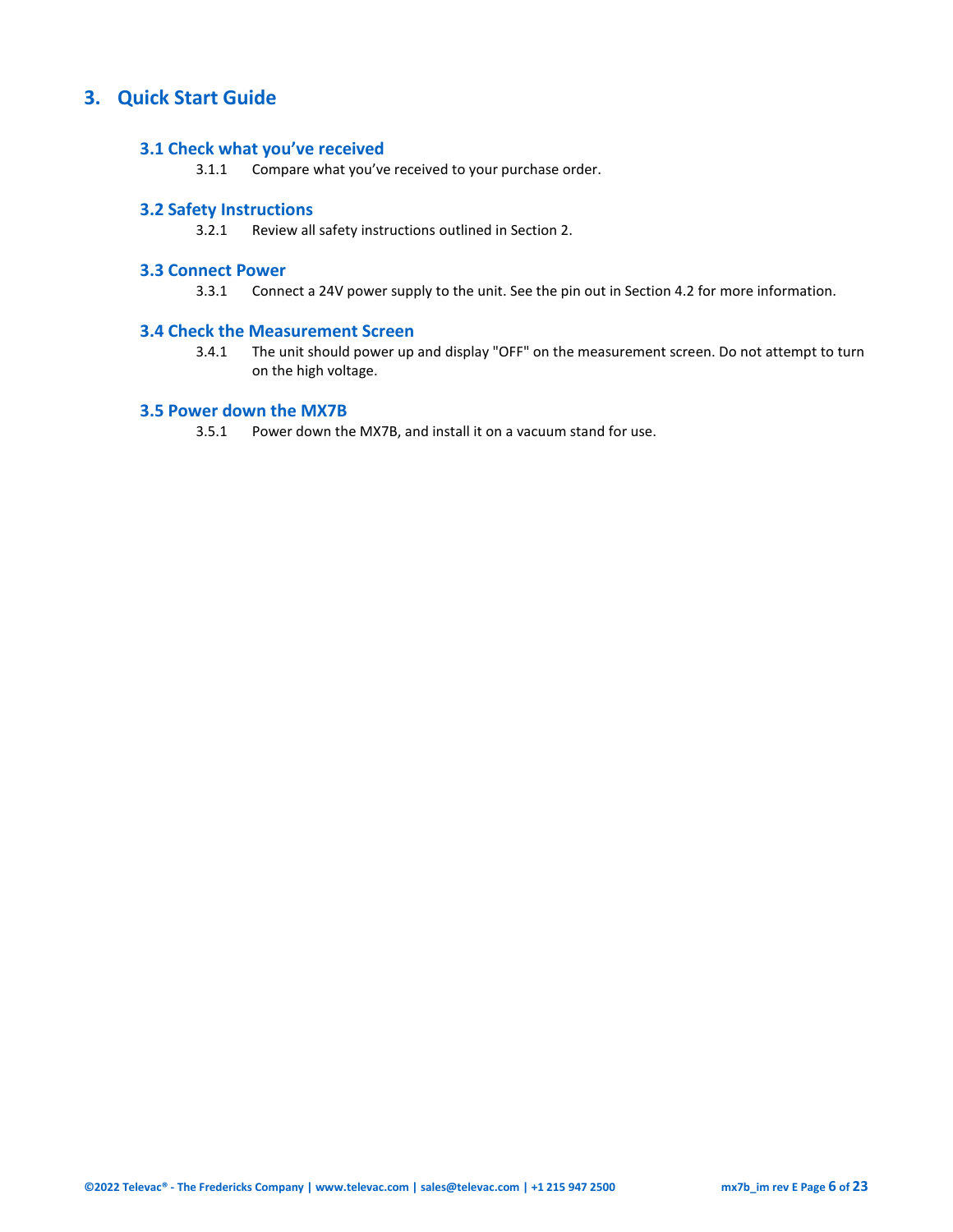## <span id="page-6-1"></span><span id="page-6-0"></span>**4. Set Up**

#### **4.1 Installation**

- 4.1.1 Each MX7B is designed to be used in conjunction with a 7B sensor. The 7B sensor can be mounted in any position however it is recommended to mount it away from any contaminants that might be in the system as over time this can affect the measurement accuracy. Mounting the 7B sensor close to the area where vacuum measurement is desired is preferred to increase the accuracy. Each 7B sensor has a key that only allows for the MX7B to mate with the sensor in the proper orientation. Rotate the MX7B until the correct alignment is obtained and the MX7B is able to slide onto the 7B sensor. Connect the power connector to the top of the unit and be sure to tighten the screws so that a firm connection is maintained.
- 4.1.2 Try to avoid connecting the MX7B to the vacuum chamber by long or narrow piping as this may affect the accuracy and response time of the unit. Avoid mounting the unit near a heater within the chamber as this may affect the measurement accuracy. Excessive vibration of the unit may affect accuracy and decrease the life of the unit. Exposure to oils and other contaminants will decrease the accuracy and decrease the life of the sensor. Do not expose the unit to corrosive gases.

#### <span id="page-6-2"></span>**4.2 Electrical Information**

4.2.1 Power connectors and adapters for use with the MX7B are available for purchase from Televac®. Operators wishing to create their own adapters should refer to the pin out of the MX7B below. Each connection labeled "Floating" has no connection and should remain so.

| Pin            | <b>Description</b>             |                                               |
|----------------|--------------------------------|-----------------------------------------------|
| $\mathbf{1}$   | Analog Output (Ground)         | Analog Output (Ground)                        |
| $\overline{2}$ | RS-485 A(-)                    | 9<br>Analog Output (0-10V)                    |
| 3              | SP <sub>2</sub> N <sub>C</sub> | RS-485 A(-)                                   |
| 4              | SP <sub>2</sub> NO             | $RS-485 B(+)$                                 |
| 5              | SP1 Open Drain                 | SP <sub>2</sub> N <sub>C</sub>                |
| 6              | Starter Output (5V)            | SP <sub>2</sub> Com                           |
| 7              | <b>Starter Output (Ground)</b> | SP <sub>2</sub> NO                            |
| 8              | Supply Voltage                 | <b>SP1 Source</b>                             |
| 9              | Analog Output (0-10 V)         | SP1 Open Drain<br>13                          |
| 10             | $RS-485 B(+)$                  | Sensor Voltage Control<br>Starter Output (5V) |
| 11             | SP2 Com                        | Sensor Voltage Control                        |
| 12             | SP1 Source                     | Starter Output (Ground)                       |
| 13             | Sensor Voltage Control         | 15<br>Supply Voltage (Ground)                 |
| 14             | Sensor Voltage Control         | Supply Voltage (24V)                          |
| 15             | Supply Voltage (Ground)        |                                               |

### <span id="page-6-3"></span>**4.3 Turning the High Voltage On and Off**

- 4.3.1 The MX7B has an operating range that does not include measurement above 1\*10<sup>−</sup><sup>3</sup> Torr. If the unit is operated above 1<sup>\*</sup>10<sup>-3</sup> Torr, the sensor will be damaged and electrical arcing inside the sensor may occur. To prevent this, the unit should be paired with a low vacuum gauge, such as the MX4A or MX2A, to ensure safe operation.
- 4.3.2 The MX7B provides two control methods for toggling the high voltage; Menu Control and Pin Control. To select which method is used, navigate to the Vsense Control menu screen and select either Menu or Pins. Pin Control is provided through pins 13 and 14 of the MX7B connector.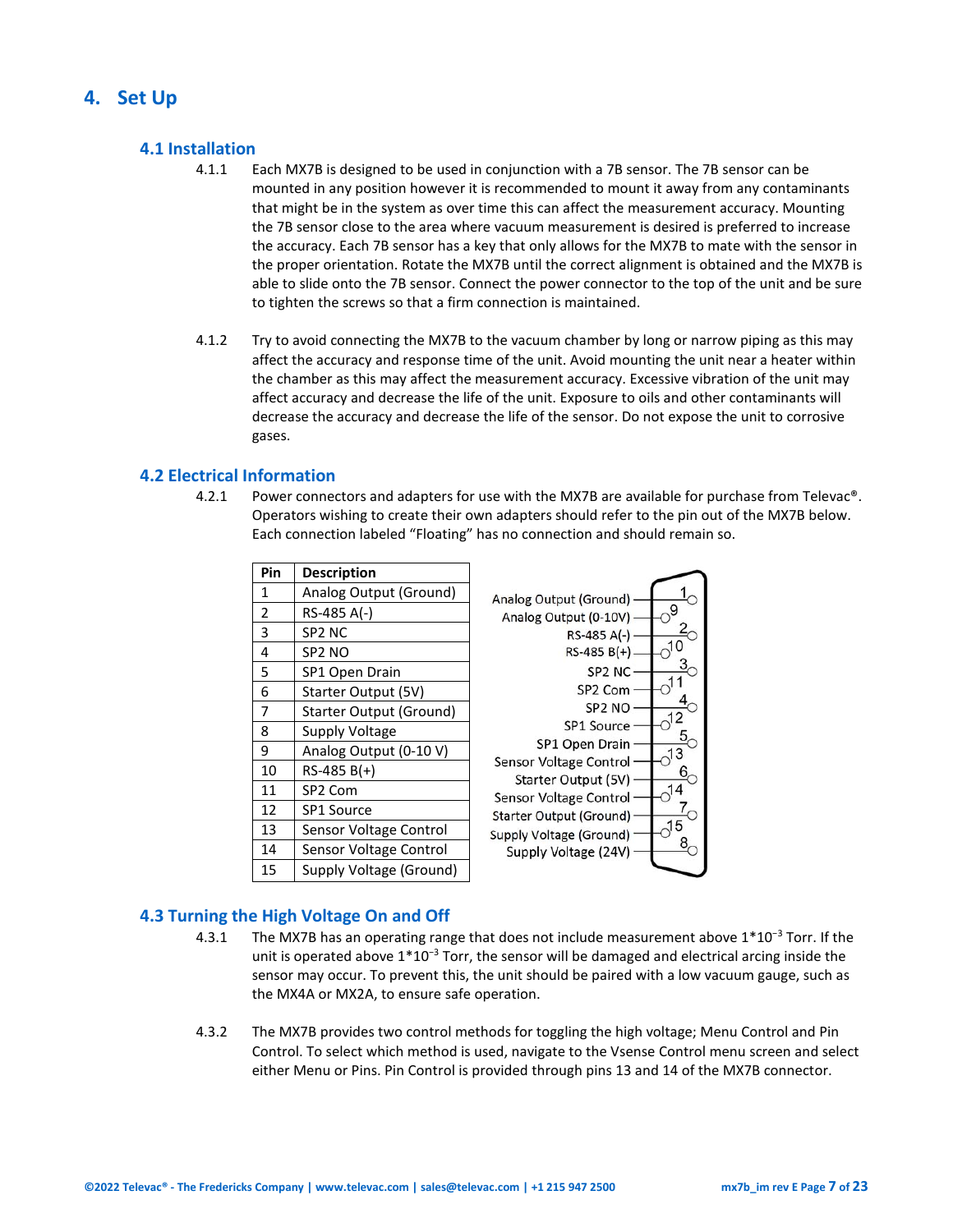- 4.3.3 To turn on the sensor when Menu Control is selected, use one of the following two options: from the Measurement Screen, press SEL to navigate to the Vsense Control, then press ENT to unlock the control, press UP to toggle the status to ON, and then press ENT to save the change. The high voltage should now turn on. In Menu Control mode, the high voltage can also be toggled by sending the appropriate command to turn on the sensor through RS-485 or USB Communications. To turn off the sensor in Menu Control mode, navigate to the Vsense Control screen, press ENT to unlock the menu, press UP to toggle the status to OFF, and press ENT to save the change. Alternatively, when in Menu Control mode, the user may send the appropriate command to turn off the sensor through RS-485 or USB Communications.
- 4.3.4 To turn on the sensor when Hardware Control is selected, short pins 13 and 14 together. To turn off the sensor, open the path between pins 13 and 14. This functionality is included to easily interface with a low vacuum gauge, such as the Televac® MX2A or MX4A, to automatically control the unit via an open collector or relay. For more information see Application Not[e AN](https://frederickscompany.com/application-notes/televac-an-3023-automatic-control/)  [3023.](https://frederickscompany.com/application-notes/televac-an-3023-automatic-control/)
- 4.3.5 To protect the sensor from damage, if the sensor high voltage is toggled on when in either Menu Control or Pin Control mode the pressure is above 1\*10<sup>−</sup><sup>3</sup> Torr, overcurrent protection will turn the sensor off. If the sensor is in Menu Control mode, then a command to turn on the sensor will need to be sent via communication or through the front panel to toggle the high voltage on again. If Pin Control is enabled, then the unit will attempt every to turn the high voltage on every 60 seconds until overcurrent protection does not occur.

## <span id="page-7-1"></span><span id="page-7-0"></span>**5. Menu Navigation**

#### **5.1 Description**

5.1.1 The MX7B contains many operator customizable features. Changing these features is possible through the menu or via RS-485 or USB communications. To navigate the menu simply use the buttons found on top of the MX7B. The four buttons include the SEL button, an UP arrow, a DOWN arrow, and an ENT button. Using the SEL button allows the operator to change between menu categories. Using the ENT button allows the user to enable value editing and save values in addition to toggling between options where appropriate. Using the UP and DOWN arrows allows navigation through menu options. The UP and DOWN arrow buttons are also used to edit values.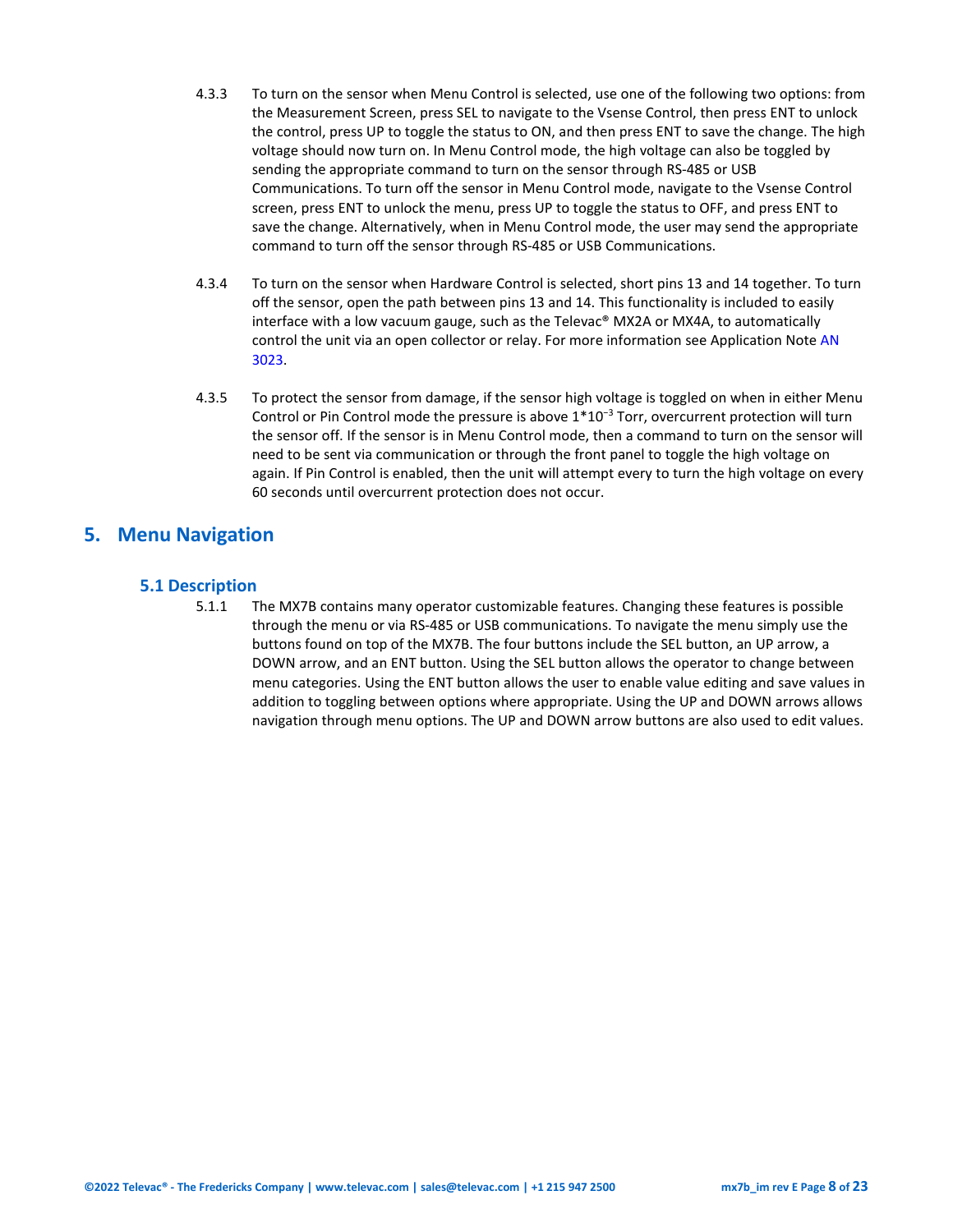#### <span id="page-8-0"></span>**5.2 Menu Structure**

- 5.2.1 Measurement
- 5.2.2 High Voltage Toggle<br>5.2.3 System Settings
- System Settings
- 5.2.3.1 Units
	- 5.2.3.1.1 Torr
	- 5.2.3.1.2 mbar
	- 5.2.3.1.3 kPa
	- 5.2.3.2 Gas Type
		- 5.2.3.2.1 Hydrogen
		- 5.2.3.2.2 Helium
		- 5.2.3.2.3 Neon
		- 5.2.3.2.4 Argon
		- 5.2.3.2.5 Krypton
		- 5.2.3.2.6 Carbon Dioxide
	- 5.2.3.3 Resolution
		- 5.2.3.3.1 Low Resolution
		- 5.2.3.3.2 High Resolution
	- 5.2.3.4 Vsense Control
		- 5.2.3.4.1 Menu Control
		- 5.2.3.4.2 Pin Control
	- 5.2.3.5 Diagnostics
		- 5.2.3.5.1 FW Date
			- 5.2.3.5.2 FW Version
- 5.2.4 Calibration
	- 5.2.4.1 1\*10-6 Torr
		- 5.2.4.2 1\*10-5 Torr
		- 5.2.4.3 1\*10-4 Torr
		- 5.2.4.4 1\*10-3 Torr
		- 5.2.4.5 Analog Output Adjustment
- 5.2.5 Set Points
	- 5.2.5.1 SP1 Off
	- 5.2.5.2 SP1 On
	- 5.2.5.3 SP2 Off
	- 5.2.5.4 SP2 On

#### 5.2.6 Output

- 5.2.6.1 Linear
	- 5.2.6.1.1 10 V Pressure
	- 5.2.6.1.2 0 V Pressure (Non-settable)
	- 5.2.6.2 Linear by Decade
	- 5.2.6.3 Logarithmic
		- 5.2.6.3.1 10 V Pressure
			- 5.2.6.3.2 0 V Pressure
	- 5.2.6.4 RS-485 Output
		- 5.2.6.4.1 Address
		- 5.2.6.4.2 Baud Rate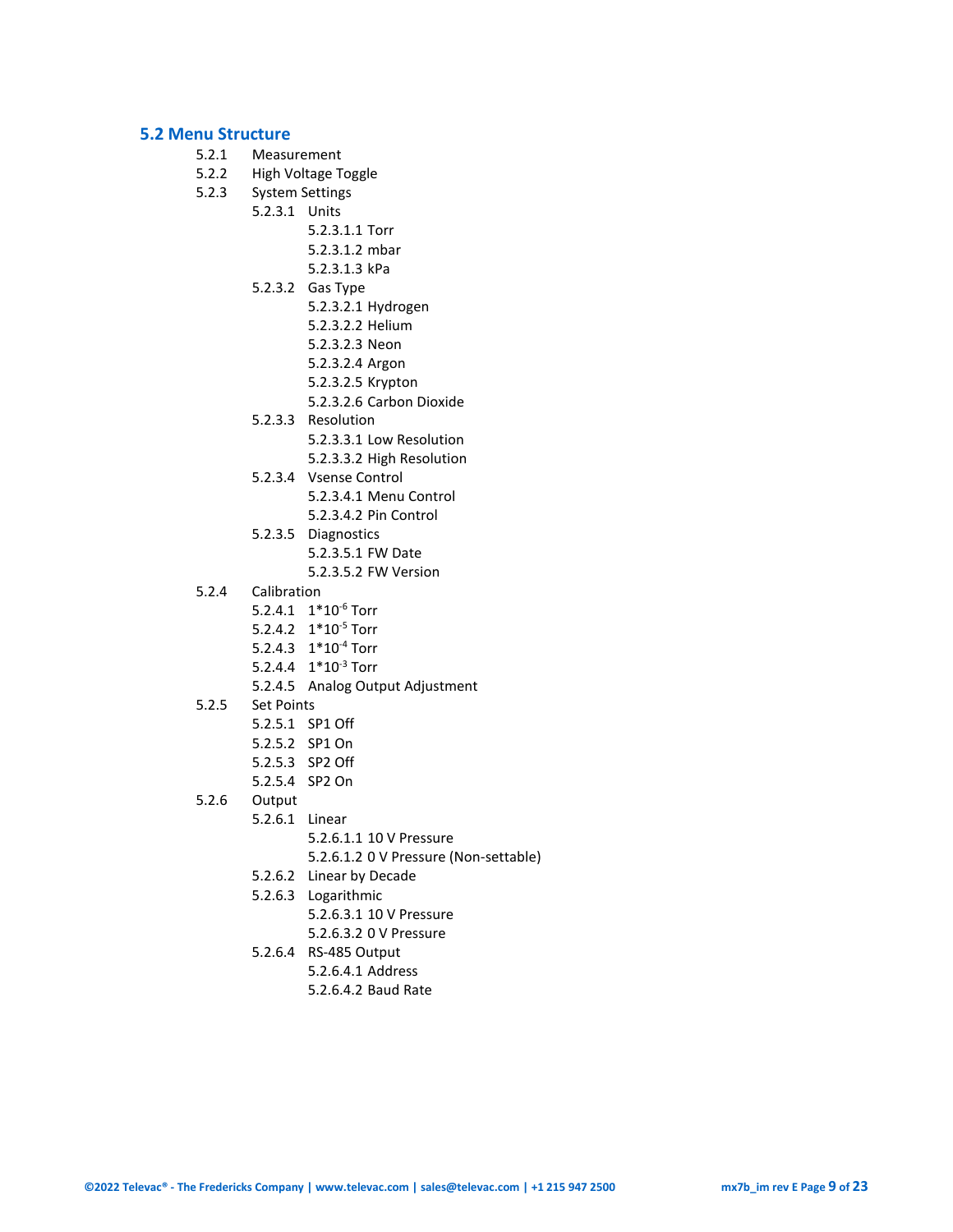## <span id="page-9-1"></span><span id="page-9-0"></span>**6. Explanation of Menu Items and Navigation**

#### **6.1 Measurement**

- 6.1.1 The measurement screen contains the reading of the sensor in easy-to-read blue digits and includes units. In addition to the digital reading, the yellow bar on the measurement screen provides an analog indication of the pressure based on a logarithmic scale. At 1\*10<sup>−</sup><sup>3</sup> Torr the yellow bar should stretch across the width of the screen. At 1\*10<sup>-8</sup> Torr the yellow bar will disappear, and at 5\*10<sup>−</sup><sup>5</sup> Torr, the yellow bar will be approximately half way across the screen.
- 6.1.2 The sensor high voltage must be turned on to display a reading. If the high voltage is not on, the measurement screen will display "OFF". When the high voltage is toggled on, the unit will display "Starting" until the unit has reached a steady measurement. Once a steady measurement is obtained, it will be displayed. If the unit goes into overcurrent protection mode, the display will read "Over". If Pin Control is enabled, the unit will attempt to start every 60 seconds. If overcurrent protection mode continues upon an attempted start, the unit will continue to read "Over". If Menu Control is enabled, the unit will display "OFF" and the high voltage will need to be turned on again. See Section 4.3 for more details. If the high voltage is enabled and the pressure is below 1\*10<sup>-8</sup> Torr, then the unit will display "Low" to indicate that the pressure is below the measurable limit.

#### <span id="page-9-2"></span>**6.2 High Voltage Toggle**

6.2.1 If the unit is in Menu Control Mode, then the user must turn on the high voltage by sending a command over communications or by navigating to the High Voltage Toggle menu screen. Once at the High Voltage Toggle screen, press ENT to unlock the screen, press UP or DOWN to change the setting, and then press ENT to save the change. The high voltage will then turn on and a pressure indication will be displayed on the Measurement Screen. If the pressure is too high, the unit will go into overcurrent protection mode and the high voltage will turn off. To restart the unit once a safe pressure has been achieved at the gauge, simply repeat the steps to turn on the high voltage

#### <span id="page-9-3"></span>**6.3 System Settings**

- 6.3.1 The system settings menu contains the ability to change the measurement units, apply a gas correction factor, change the digital resolution to display an extra digit, and set the Vsense Control method for the unit. There is also a diagnostic screen for use by Televac® service representatives to troubleshoot the unit.
	- 6.3.1.1 To modify the system settings
	- 6.3.1.2 Navigate to the measurement screen.
	- 6.3.1.3 Press SEL twice.
	- 6.3.1.4 Press UP and DOWN arrows to navigate between panes under the system settings heading.
	- 6.3.1.5 Press ENT to unlock the specific screen. ADJ will appear at the top of screen to show that the unit is unlocked and that a change can be made.
	- 6.3.1.6 Press UP or DOWN to select between the options available.
	- 6.3.1.7 Press ENT to save the changes or SEL to navigate away without saving. ADJ will disappear from the screen after either ENT or SEL has been pressed.

#### 6.3.2 **Units**

6.3.2.1 The MX7B has three selectable units to choose from: Torr, mbar, and kPa. When changing units, all of the relevant settings previously saved in the unit will be converted to the appropriate units.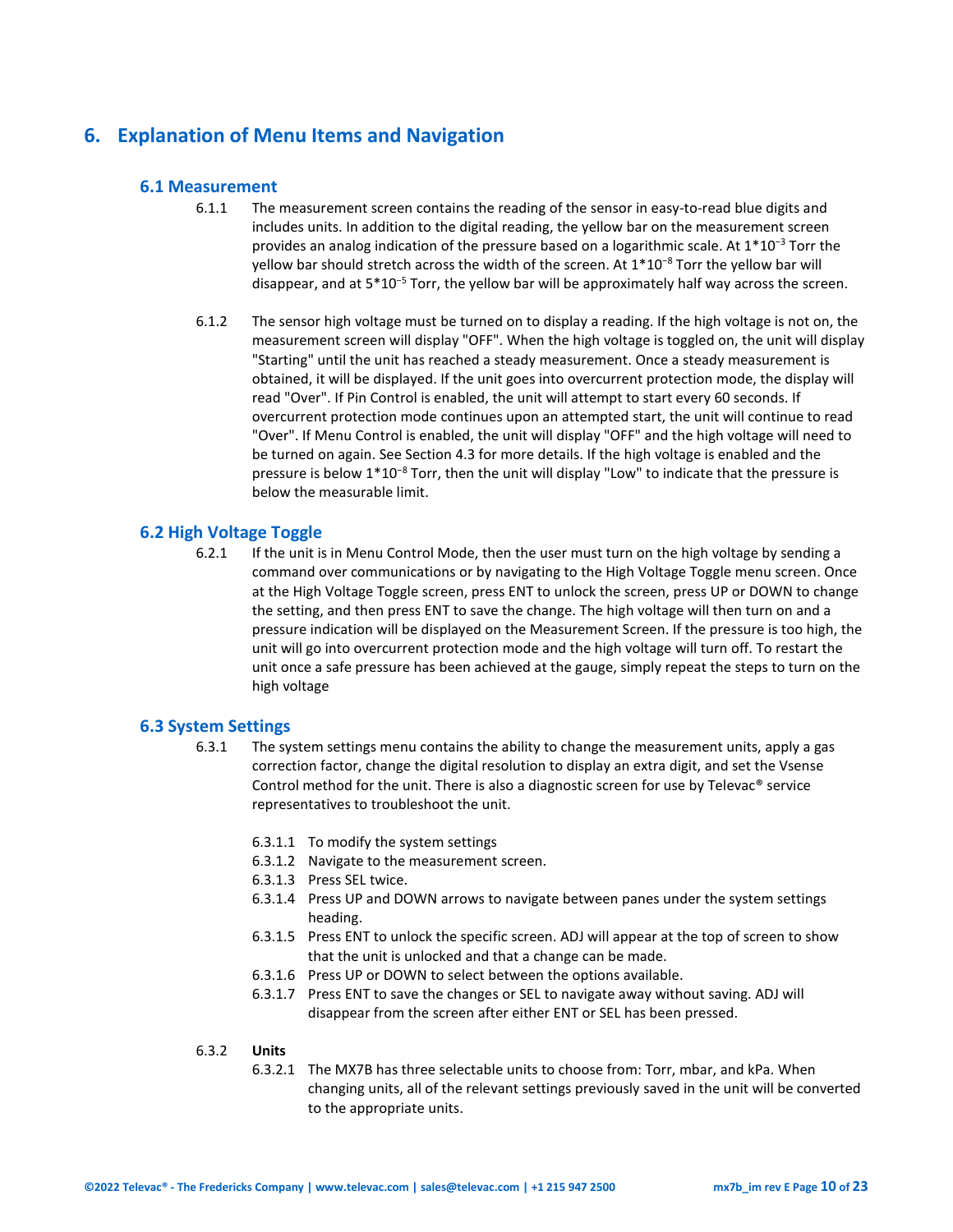#### 6.3.3 **Gas Type**

6.3.3.1 The MX7B is an indirect pressure sensor and its accuracy will be affected by the presence of gases other than nitrogen. The MX7B has the ability to apply correction factors for six pre-defined gases: hydrogen, helium, neon, argon, krypton, and carbon dioxide. These correction factors have been experimentally determined by Televac® to yield the maximum accuracy available. Conversion factors for use with the MX7B when gases to be measured are other than Nitrogen are listed. For users wishing to manually apply the conversion, multiply the unit reading by the factor in the table below to convert to the correct pressure reading.

| <b>Gas Type</b> | <b>Conversion Factor</b> |
|-----------------|--------------------------|
| Nitrogen        | 1.00                     |
| Hydrogen        | 3.00                     |
| Helium          | 8.90                     |
| Neon            | 4.30                     |
| Argon           | 0.84                     |
| Krypton         | 0.59                     |
| Carbon Dioxide  | 0.69                     |

#### 6.3.4 **Resolution**

6.3.4.1 The MX7B displays two significant digits by default (low resolution). The user may choose to operate the gauge in high resolution mode in which the unit will display three significant digits.

#### 6.3.5 **High Voltage Control**

6.3.5.1 The MX7B has an upper range of 1\*10<sup>−</sup><sup>3</sup> Torr and will be damaged by use above this pressure. Toggling of the unit on and off can be accomplished via software, through the menu or via communications, or hardware means, via two pins on the DB-15 connector. For more information on the difference between hardware and software control, see Section 4.3.

#### 6.3.6 **Diagnostics**

The MX7B contains a diagnostic screen for use by Televac® service representatives to troubleshoot the unit. The Diagnostic screen contains the FW version of the unit and the date the software was last revised.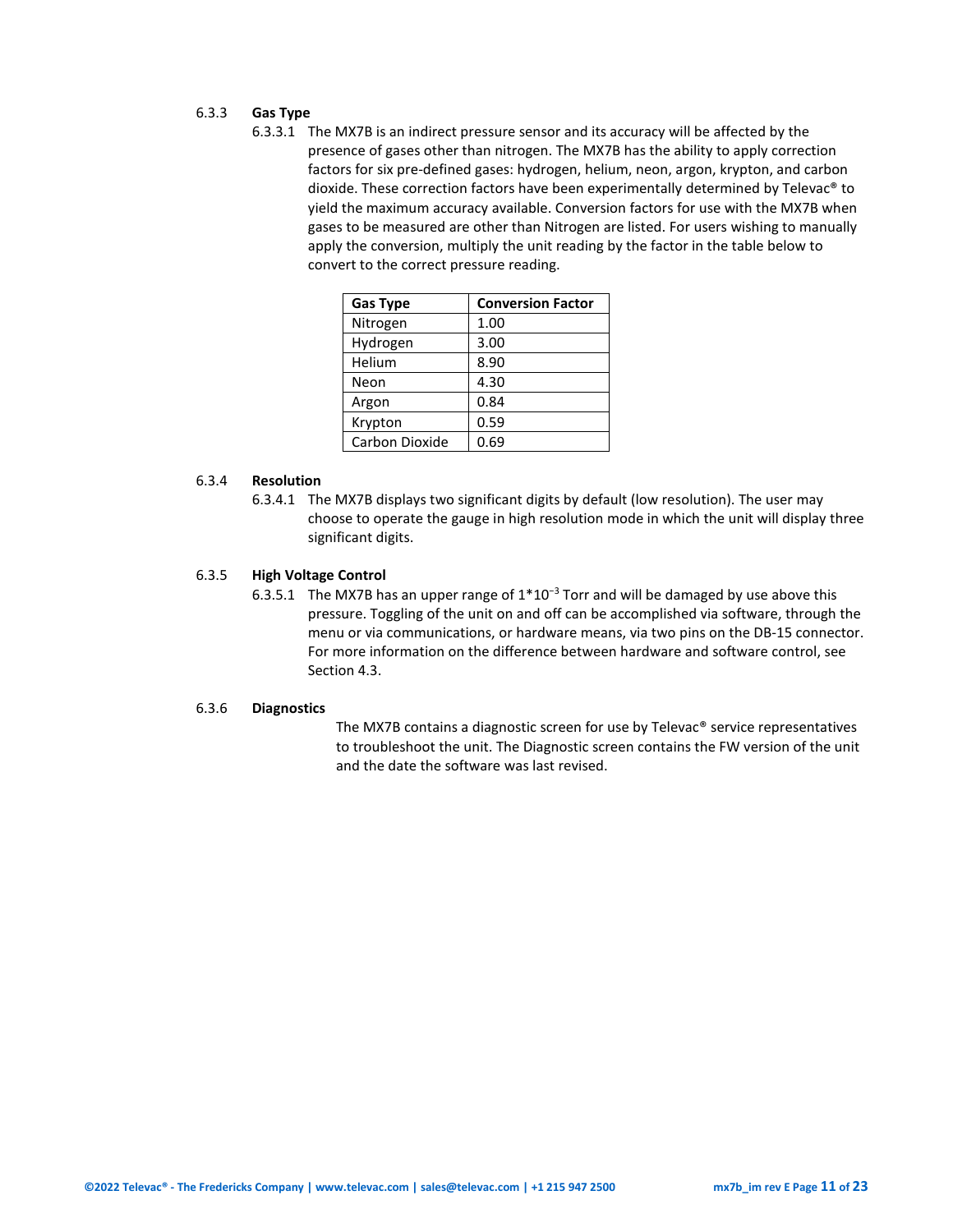#### <span id="page-11-0"></span>**6.4 Calibration**

- 6.4.1 To ensure that the unit always displays with the most accuracy, the MX7B includes a number of operator-configurable calibration points. While the MX7B is factory calibrated, the use of the included calibration points may become necessary after extended use, contamination, etc. If accuracy is critical, it is recommended to return the sensor to Televac® for NIST-traceable calibration.
- 6.4.2 The unit should only be calibrated when under vacuum and a NIST-traceable calibrate reference is available. Any change of calibration values by the customer voids any Televac® calibration and should only be used in when in line with a defined quality system.
- 6.4.3 To modify the calibration settings:
	- 6.4.3.1 Navigate to the measurement screen.
	- 6.4.3.2 Press SEL three times.
	- 6.4.3.3 Press the UP and DOWN arrows to navigate between panes under the calibration heading.
	- 6.4.3.4 Press ENT to select the calibration point.
	- 6.4.3.5 Press UP or DOWN until the unit matches the reference in use for calibration.
	- 6.4.3.6 Press ENT to save the adjustment. Press SEL to exit without saving.
	- 6.4.3.7 Note 1: Calibration should be performed in the following order: 1\*10<sup>−</sup><sup>6</sup> Torr adjustment, 1\*10<sup>−</sup><sup>5</sup> Torr adjustment, 1\*10<sup>−</sup><sup>4</sup> Torr adjustment, 1\*10<sup>−</sup><sup>3</sup> Torr adjustment. Failing to calibrate -in this order will result in inaccuracies.
	- 6.4.3.8 Note 2: Changing calibration settings voids NIST-Traceable calibrations!

#### 6.4.4 **10-6 Torr**

6.4.4.1 The 1\*10<sup>-6</sup> calibration point allows the gauge to adjust the pressure reading at  $1*10^{-6}$ Torr. This calibration point should not be used to adjust the gauge reading below a reference pressure of 5\*10<sup>−</sup><sup>7</sup> Torr or above 5\*10<sup>−</sup><sup>6</sup> Torr.

#### 6.4.5 **10-5 Torr**

6.4.5.1 The 1\*10<sup>-5</sup> calibration point allows the gauge to adjust the pressure reading at  $1*10^{-5}$ Torr. This calibration point should not be used to adjust the gauge reading below a reference pressure of 5\*10<sup>−</sup><sup>6</sup> Torr or above 5\*10<sup>−</sup><sup>5</sup> Torr.

#### 6.4.6 **10-4 Torr**

6.4.6.1 The 1\*10<sup>-4</sup> calibration point allows the gauge to adjust the pressure reading at  $1*10^{-4}$ Torr. This calibration point should not be used to adjust the gauge reading below a reference pressure of 5\*10<sup>−</sup><sup>5</sup> Torr or above 5\*10<sup>−</sup><sup>4</sup> Torr.

#### 6.4.7 **10-3 Torr**

6.4.7.1 The 1\*10<sup>-3</sup> calibration point allows the gauge to adjust the pressure reading at  $1*10^{-3}$ Torr. This calibration point should not be used to adjust the gauge reading below a reference pressure of 5\*10<sup>-4</sup> Torr or above 1\*10<sup>-3</sup> Torr.

#### 6.4.8 **Analog Output Adjustment**

6.4.8.1 The MX7B allows for an offset calibration of the MX7B to provide maximum accuracy for users where long cable lengths are affecting the accuracy. To calibrate the analog output, adjust the pressure of the vacuum system to a stable pressure corresponding to the value near the maximum analog output. Measure the analog output with a volt meter, compare the displayed pressure on the gauge to the calculated pressure based on the analog output, and adjust the calibration until the displayed pressure and calculated pressure match. See section 7.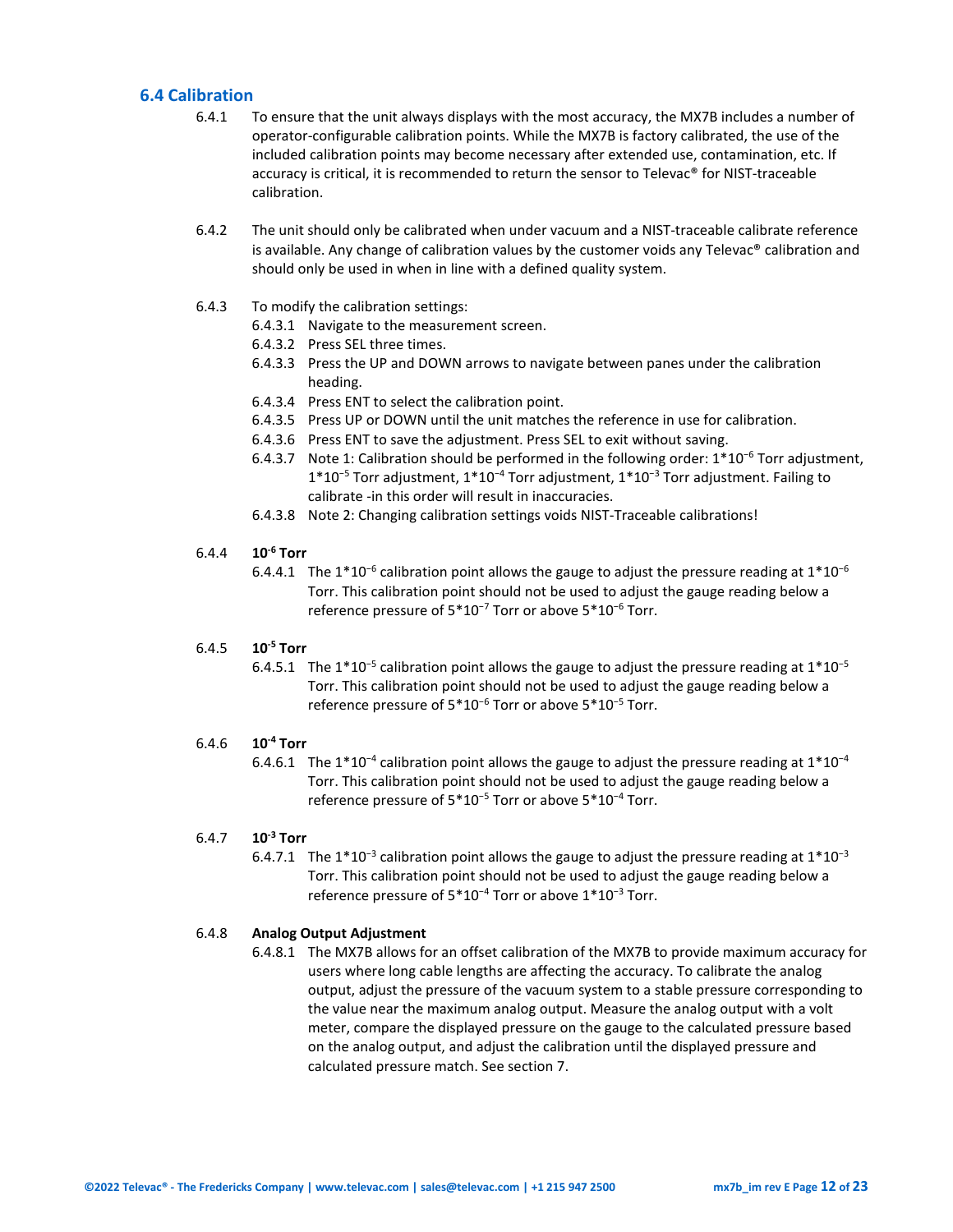#### <span id="page-12-0"></span>**6.5 Set Points**

- 6.5.1 The MX7B contains two set points for the convenience of the operator. Set point 1 is an N-Channel 60 V MOSFET open collector. It has a maximum current rating of 1 A. The data sheet can be found a[t www.vishay.com/docs/69958/si2308bds.pdf.](http://www.vishay.com/docs/69958/si2308bds.pdf) Set point 2 is a relay with a maximum switching voltage of 220 V DC (250 V AC) and a maximum switching current of 2 A. The data sheet can be found a[t www.te.com/catalog/pn/en/1393788-3.](http://www.te.com/catalog/pn/en/1393788-3)
- 6.5.2 To modify the set point settings
	- 6.5.2.1 Navigate to the measurement screen.
	- 6.5.2.2 Press SEL four times.
	- 6.5.2.3 The set point screen contains set point 1 off.
	- 6.5.2.4 To access set point 1 on, set point 2 off, or set point 2 on, press DOWN from the initial set point screen.
	- 6.5.2.5 When the correct set point is selected, press ENT to unlock the set point adjustment screen.
	- 6.5.2.6 Press UP and DOWN to change the value.
	- 6.5.2.7 When the desired reading is reached, press ENT to save the change or SEL to navigate away without saving the change.

#### <span id="page-12-1"></span>**6.6 Output**

- 6.6.1 The MX7B provides a user selectable analog output as well as RS-485 and USB digital outputs.
- 6.6.2 To modify the output settings:
	- 6.6.2.1 Navigate to the measurement screen.
	- 6.6.2.2 Press SEL five times.
	- 6.6.2.3 Press UP and DOWN to navigate between the analog output and RS-485 screens.
	- 6.6.2.4 When the desired field is present, press ENT to enter the heading.
	- 6.6.2.5 To change the desired setting, press ENT to unlock the setting.
	- 6.6.2.6 Press UP or DOWN to adjust the setting.
	- 6.6.2.7 Press ENT to save the setting or SEL to navigate away without saving.
- 6.6.3 Analog Output
	- 6.6.3.1 The types of analog output are listed below. For more information on the types of output, please see Section 7.

6.6.3.1.1 Linear  $6.6.3.1.1.1$  10 V 6.6.3.1.1.2 0V (non-settable) 6.6.3.1.2 Linear by Decade 6.6.3.1.3 Logarithmic  $6.6.3.1.3.1$  10 V 6.6.3.1.3.2 0 V

- 6.6.4 RS-485 Output
	- 6.6.4.1 The RS-485 settable fields are listed below. Please see the Section 9 for more details and a complete list of commands. Listed below are the fields within the RS-485 Output screen.

6.6.4.1.1 Address 6.6.4.1.2 Baud Rate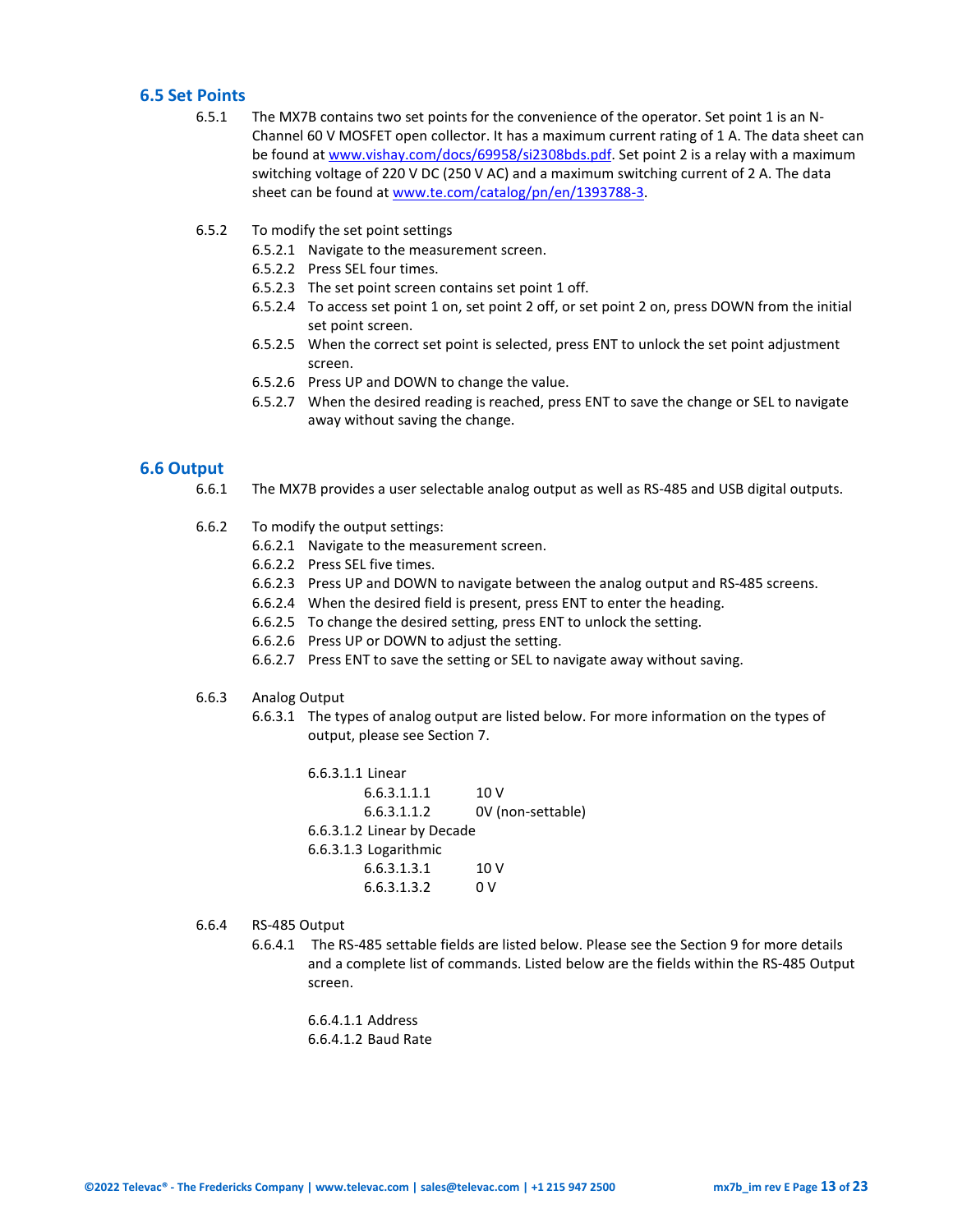## <span id="page-13-1"></span><span id="page-13-0"></span>**7. Analog Output**

#### **7.1 Description**

7.1.1 The MX7B provides the option for outputting the pressure reading in an analog form. Operators who wish to use PLCs to monitor processes should find this function useful. There are three different analog output formats to choose between. The formats include Logarithmic, Linear by Decade, and Linear.

#### <span id="page-13-2"></span>**7.2 Linear**

7.2.1 The Linear output covers a select range of the MX7B with a linear scale. The 10 Volt or full-scale value of the output can be selected from the following values: 1\*10<sup>-5</sup> Torr, 1\*10<sup>-4</sup> Torr, or 1\*10<sup>-3</sup> Torr. The scale extends three decades below the full-scale value. Three decades below the 10 V value is the 0 V value. This corresponds to the low end of the range and output below the 0 V value is not available. For a wider range use a different analog output format. Note that only the 10 V exponent is selectable. When navigating through the menu, the 0 V exponent will be viewable but not settable. Use the high value (1.0\*10*<sup>H</sup>*) exponent H in the following equation to convert the voltage output to pressure:

Voltage Output  $\times 10^{H-1}$  = Pressure

7.2.2 To select the Linear output, navigate to the Analog Output screen, press ENT, and then use the UP or DOWN arrow to select Linear. Press ENT to save the change. Then press DOWN once to navigate to the Output High screen. Press ENT to unlock the screen and press UP or DOWN to select the full-scale pressure for the analog output.

#### <span id="page-13-3"></span>**7.3 Linear by Decade**

7.3.1 The Linear by Decade output spans the entire range of the MX7B. It uses the units digit of the voltage reading to communicate the decade of the pressure reading and the units after the decimal to communicate the specific pressure using the very generalized expression below, where A, B, C, and D are digits ranging from 0-9:

 $Voltage = A.BCD \rightarrow Pressure(Torr) - 10^{A-11} * .BCD$ 

7.3.2 For example, a voltage reading of 8.367 Volts corresponds to a pressure of 3.67\*10<sup>−</sup><sup>4</sup> Torr.

 $10^{8-11}$  ∗ .367 –  $10^{-3}$  ∗ .367 ∗  $10^{-4}$  Torr

7.3.3 To select the Linear by Decade output, navigate to the Analog Output screen, press ENT, and then use the UP or DOWN arrow to select Linear by Decade. Press ENT to save the change.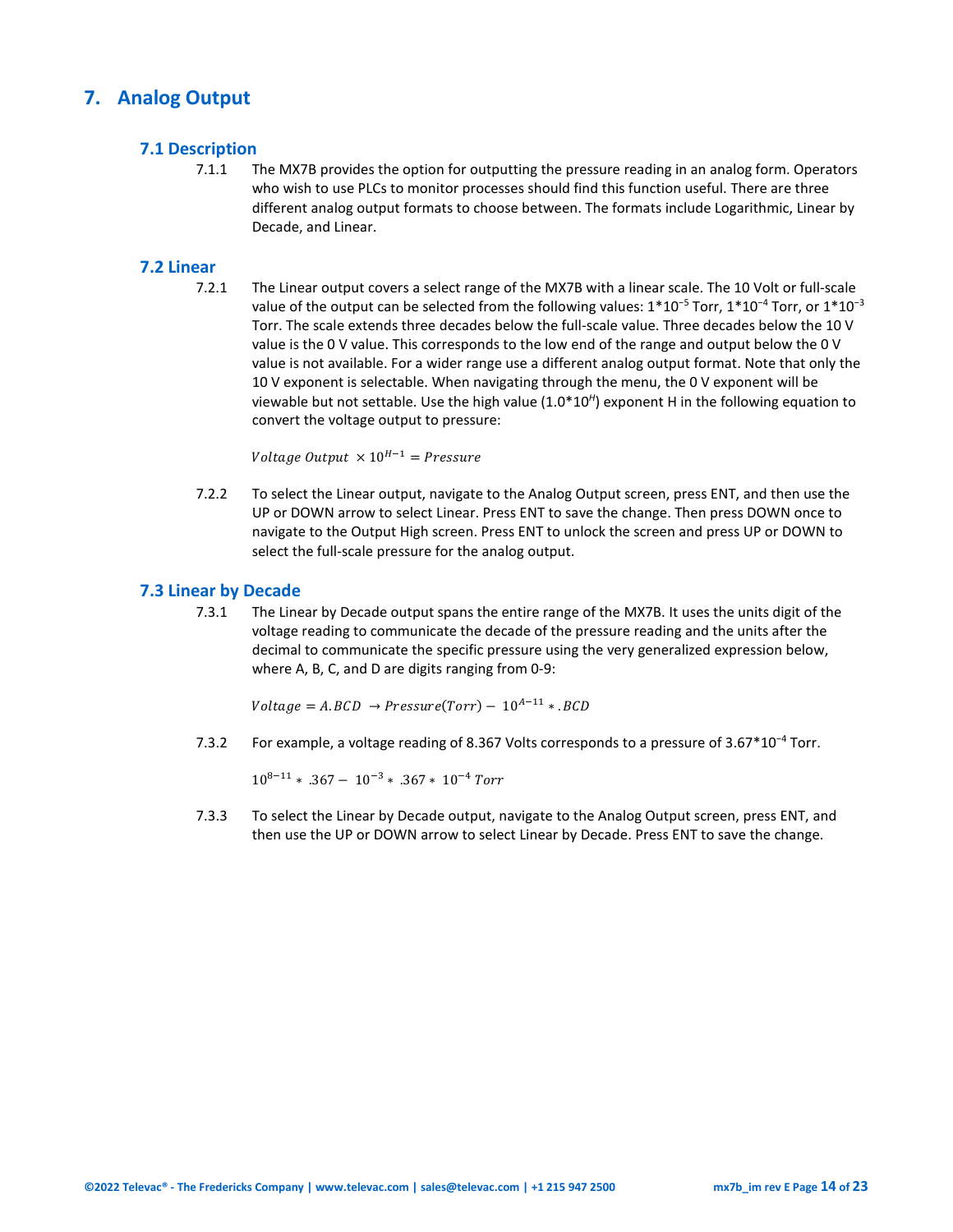#### <span id="page-14-0"></span>**7.4 Logarithmic**

7.4.1 The Logarithmic output is an accurate output that can cover the entire range of the 7B or be used with a selected range. To use this output, the user must select an exponent that corresponds to 10 V and the exponent that corresponds to 0 V. The exponent chosen for this format uses the formula below to convert the output voltage into a pressure measurement. Note that H is the exponent of the 10 V value and L is the exponent of the 0 V value. Volt is the analog output voltage.

$$
Span = \frac{10}{H - L}
$$
  
Offset = 0 - L  
Pressure(Torr) =  $10^{\left(\frac{Volt}{Span} - offset\right)}$ 

7.4.2 For example, with the logarithmic range set to a 0 V value of  $1*10<sup>-7</sup>$  and a 10 V value of  $1*10<sup>-3</sup>$ and a voltage reading of 3.075 Volts, the pressure corresponds to:

$$
Span = \frac{10}{-3 - (-7)} = 2.5
$$
  
Offset = 0 - (-7) = 7

$$
Pressure(Torr) = 10^{\frac{3.075}{2.5} - 7} = 1.7 * 10^{-6} Torr
$$

7.4.3 To select the Logarithmic output, navigate to the Analog Output screen, press ENT, and then use the UP or DOWN arrow to select Logarithmic option. Press ENT to save the change. Press the DOWN arrow to navigate to the 10 V exponent selection screen. Press ENT to unlock and then the UP or DOWN arrow to select the value. Press ENT to save the value. Press the DOWN arrow to navigate to the 0 V exponent selection screen. Press ENT to unlock the screen and the UP or DOWN arrow to select the 0 V value.

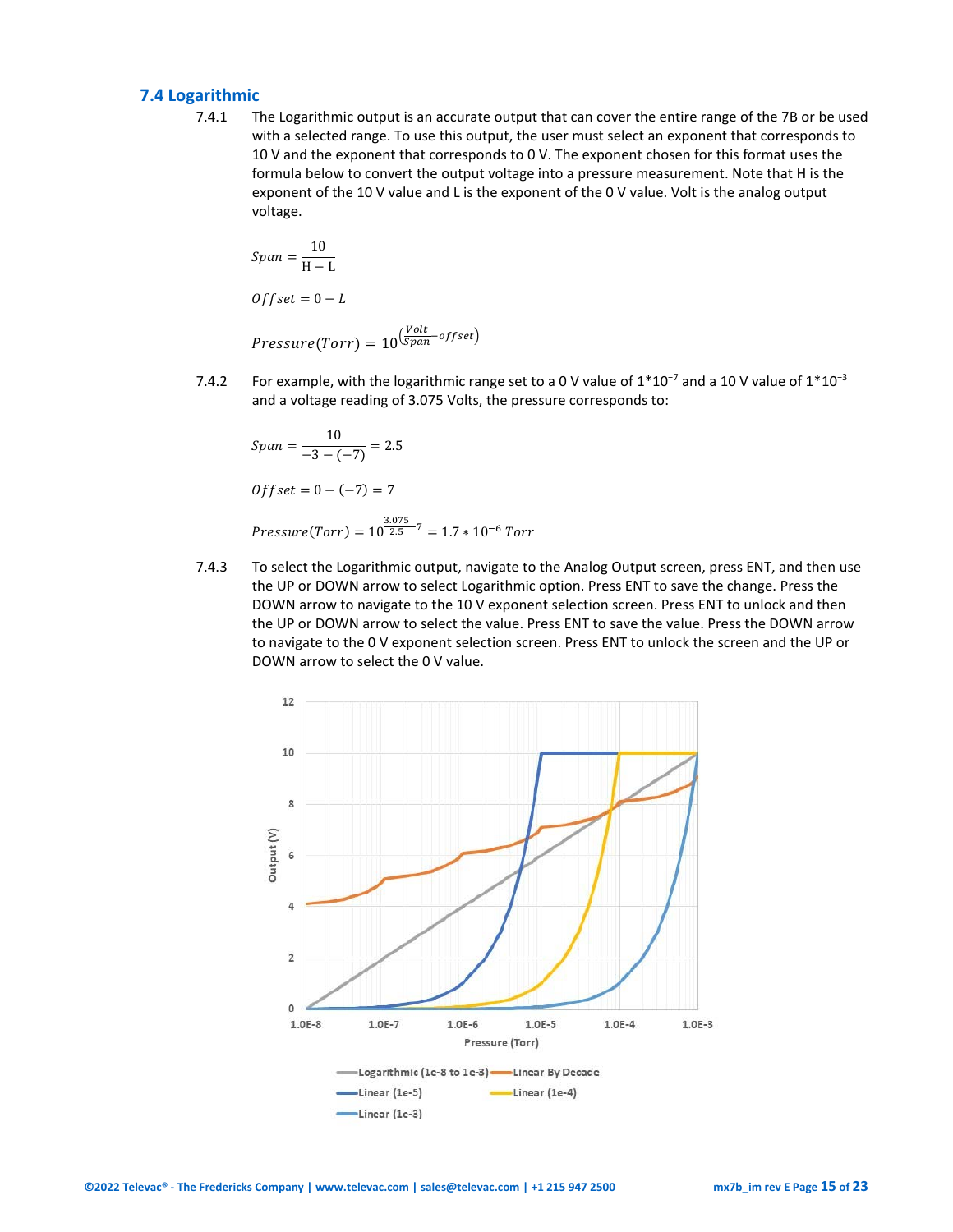## <span id="page-15-1"></span><span id="page-15-0"></span>**8. Cleaning the MX7B Sensor**

#### **8.1 Cleaning Instructions**

- 8.1.1 Remove the cap by unscrewing it (labeled with gray in the diagram).
- 8.1.2 Pull the anode assembly out of the body (labeled with red in the diagram).
- 8.1.3 Remove the "O" ring from the body of the sensor, taking care not to scratch the "O" ring seat (labeled with orange in the diagram).
- 8.1.4 Wipe off the "O" ring with a lint free wipe.
- 8.1.5 Visually inspect the "O" ring for cracks or tears, it should also be round and not flattened. If any physical defects are found, the "O" ring should be replaced.
- 8.1.6 Blast the vacuum wetted portions of the anode assembly at 30 PSI using 70 to 140 mesh glass beads (labeled with red and blue in the diagram). Be careful not to damage the glass feedthrough at the base of the assembly (labeled with green in the diagram). If a rainbow effect is noticed on the glass feedthrough, a crack may exist and the anode assembly should be replaced. See below for relevant part numbers.
- 8.1.7 Blast the vacuum wetted portions of the body with glass beads (labeled with blue in the diagram), concentrating on the pole piece and "O" ring areas, but making sure to clean all surfaces wetted to vacuum. If the threaded end of the tube needs to be cleaned, it can be bead blasted as well.
- 8.1.8 After cleaning, use compressed dry air to remove any residual glass beads or dust from the sensor.
- 8.1.9 Ensure that there are no loose metal particles around the pole pieces.
- 8.1.10 Grease the "O" ring with Apiezon L or M Grease (a vacuum approved grease). The "O" ring should be shiny, be sure not to apply excess grease.
- 8.1.11 Install the "O" ring in the body.
- 8.1.12 Install the anode assembly in the body; observe the keyway location.
- 8.1.13 Replace the cap and hand tighten it.
- 8.1.14 Reinstall the sensor on the vacuum chamber.
- 8.1.15 Allow several hours for the sensor to degas when your system is pumped down to high vacuum.
- 8.1.16 If properly cleaned and assembled, the sensor is ready for use without re-calibration unless NIST traceable calibration is required.

| <b>Description</b>  | <b>Part Number</b> |
|---------------------|--------------------|
| MX7B anode assembly | 2-7900-707         |

<span id="page-15-2"></span>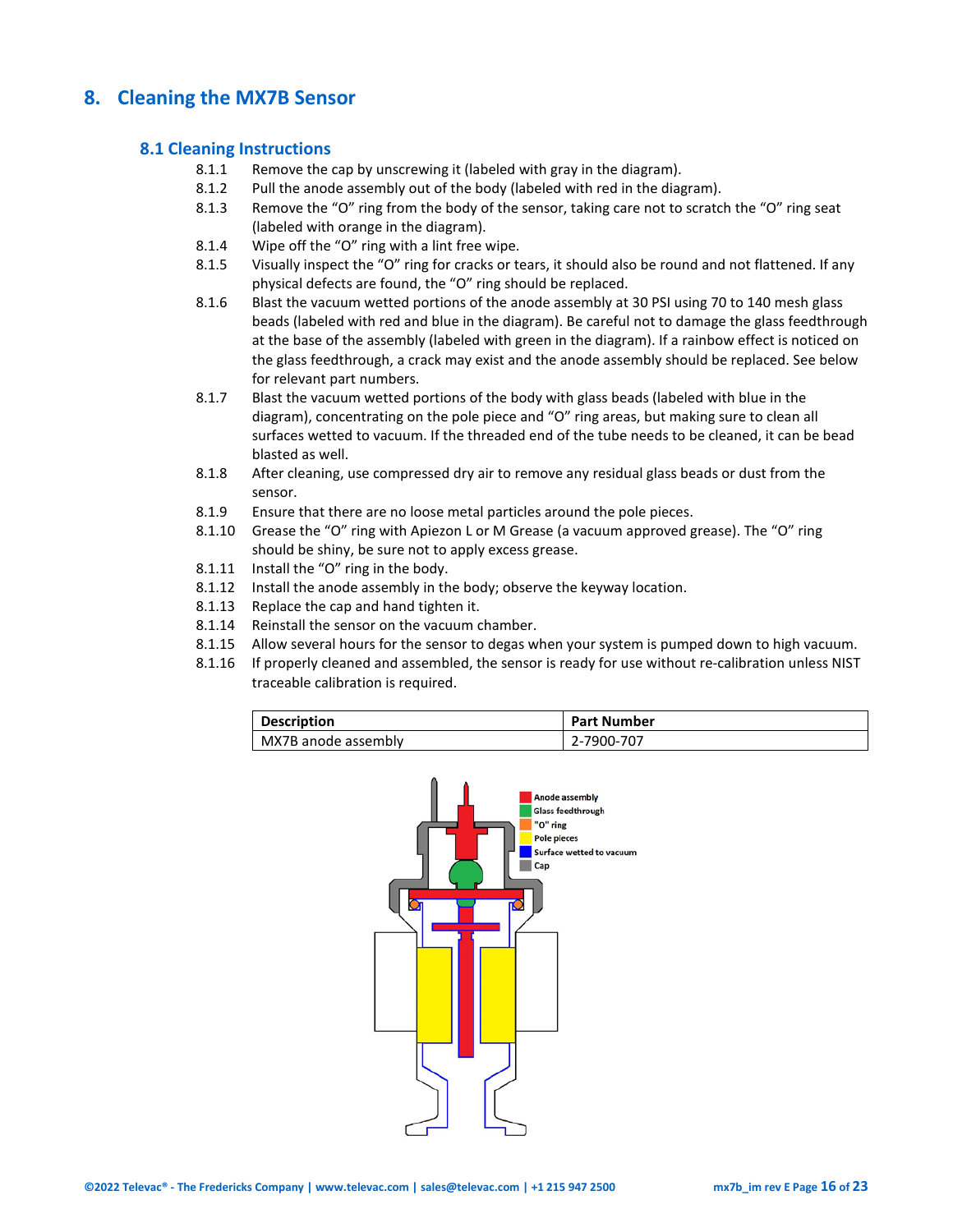## <span id="page-16-0"></span>**9. RS-485 and USB Communications**

#### **9.1 Description**

- 9.1.1 This gauge communicates with the host computer through an RS-485 or USB interface. Each communication correspondence consists of a command line sent by the host computer and a response from the gauge.
- 9.1.2 To communicate with the MX7B via RS-485, the user must have an RS-485 capable device to send commands to the MX7B. Each command must be preceded by a \*, the address, and will be an S, R, W, RC, or WC.
- 9.1.3 To communicate with the MX7B via USB, the user must have a USB capable device to send commands to the MX7B. Each command must be preceded by a \* and will be an S, R, W, RC, or WC. Because USB is a serial bus, the unit address is omitted from commands. See the Communications Specifications heading for information on what settings are necessary to properly communicate with the MX7B.

#### <span id="page-16-1"></span>**9.2 Changing Communications Settings**

9.2.1 The communication parameters, (baud rate, address, etc.), are changed through the local menu. Please see Section 6 in this manual entitled Explanation of Menu Items and Navigation for more information on navigating and editing within the menu. Below are provided some specifics on the RS-485 and USB Communications of the MX7B.

#### <span id="page-16-2"></span>**9.3 Communications Specifications**

| <b>Interface</b>                                                          | RS-485 compatible                 |  |
|---------------------------------------------------------------------------|-----------------------------------|--|
| <b>Data Transfer Method</b>                                               | Synchronous/half duplicate method |  |
| 9600/19200/38400/57600/115200<br><b>Baud Rate</b>                         |                                   |  |
| 1 start bit, 8 data bits, 0 parity bits, 1 stop bit<br><b>Data Format</b> |                                   |  |
| <b>Error Detection</b>                                                    | Parity bit                        |  |
| <b>Parity Bit</b>                                                         | None                              |  |
| <b>Stop Bit</b>                                                           |                                   |  |
| <b>Transfer Distance</b>                                                  | Max 100 meters                    |  |

9.3.1 RS-485 Communications Specifications

9.3.2 USB Communications Specifications

| <b>Interface</b>       | USB type B receptacle on module           |  |
|------------------------|-------------------------------------------|--|
| USB 2.0<br><b>Type</b> |                                           |  |
| <b>Class</b>           | USB communications device class (USB CDC) |  |
| <b>Baud Rate</b>       | 115200                                    |  |
| l Transfer Distance    | Max 5 meters                              |  |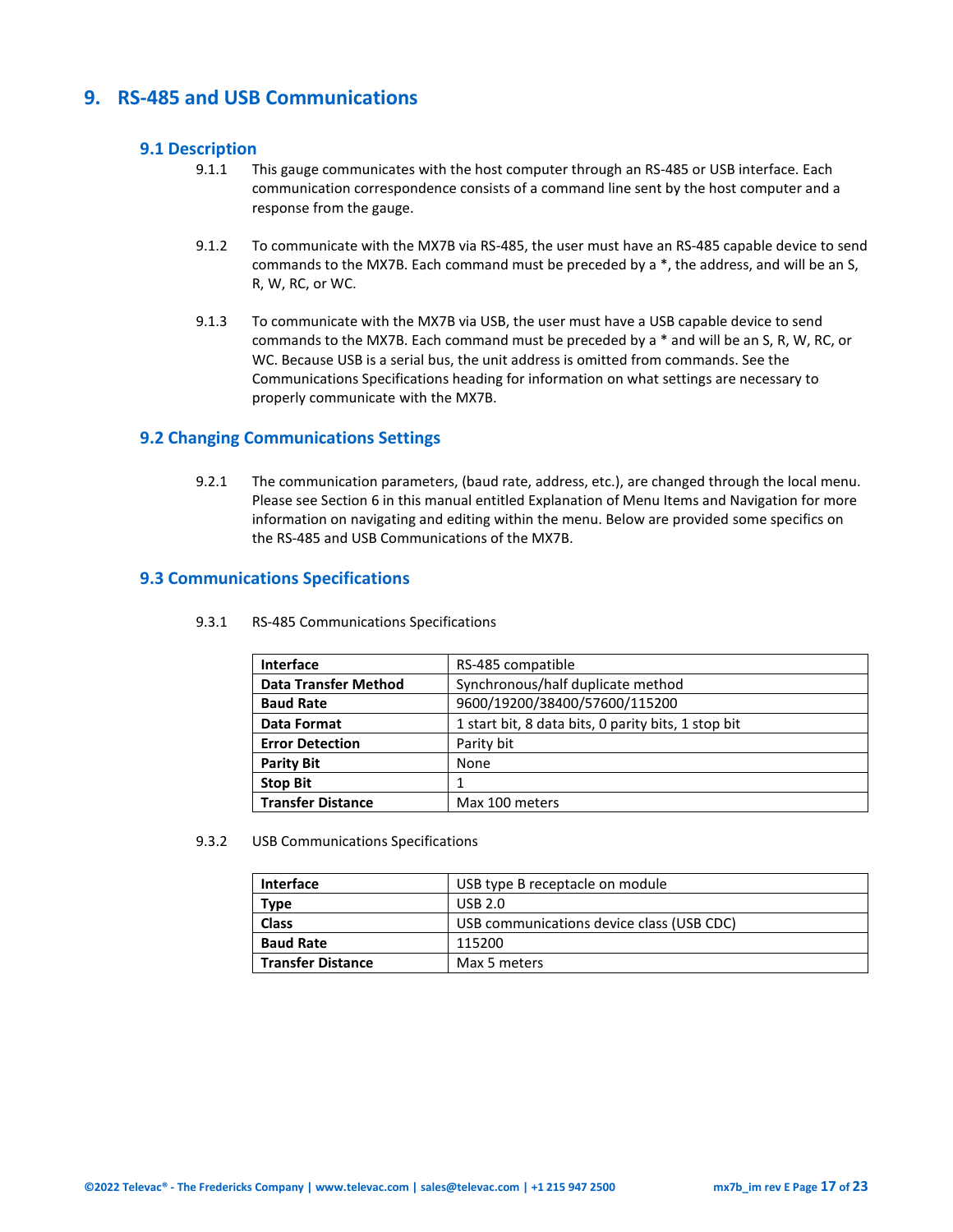## <span id="page-17-0"></span>**9.4 RS-485 and USB Command List**

9.4.1 RS-485 and USB Status Commands

| <b>Command</b> | Response | <b>Description</b>                 |
|----------------|----------|------------------------------------|
| S1             | ppsee    | Read pressure data where ppsee is: |
|                |          | $pp =$ mantissa                    |
|                |          | $s = sign$                         |
|                |          | $ee =$ exponent                    |
| S <sub>2</sub> | yymmdd   | Read firmware version, where:      |
|                |          | yy = last two digits of year       |
|                |          | $mm = month$                       |
|                |          | $dd = day$                         |

#### 9.4.2 RS-485 and USB General Read Commands

| Command        | Response   | <b>Description</b>                              |
|----------------|------------|-------------------------------------------------|
| R1             | XX         | Read units, where xx is:                        |
|                |            | $PA = Pa$                                       |
|                |            | $TR = Torr$                                     |
|                |            | $MB = mbar$                                     |
| R <sub>3</sub> | XX         | Read resolution, where xx is:                   |
|                |            | $LO = low$                                      |
|                |            | $H = high$                                      |
| R <sub>5</sub> | xyzzabb    | Read analog output range, where:                |
|                |            | $x = 1$ (linear), 2 (log), 3 (linear-by-decade) |
|                |            | y = high value exponent sign                    |
|                |            | zz = high value exponent                        |
|                |            | a = low value exponent sign                     |
|                |            | bb = low value exponent                         |
| R <sub>6</sub> | XX         | Read gas type, where xx is:                     |
|                |            | N2 = Nitrogen                                   |
|                |            | H2 = Hydrogen                                   |
|                |            | $NE = Neon$                                     |
|                |            | C <sub>2</sub> = Carbon Dioxide                 |
|                |            | $AR = Argon$                                    |
|                |            | $HE = Helium$                                   |
|                |            | $KR = Krypton$                                  |
| R7Y            | ppseePPSEE | Read SPL (ppsee) and SP2H (PPSEE) settings:     |
|                |            | $Y = 1$ (Open Collector)                        |
|                |            | $Y = 2$ (Relay)                                 |
| R <sub>8</sub> | x          | Read sensor voltage control, where x is:        |
|                |            | $1 =$ menu control                              |
|                |            | $2 = pin control$                               |
| <b>R10</b>     | x          | Read high voltage state, where x is:            |
|                |            | $0 =$ off                                       |
|                |            | $1 = on$                                        |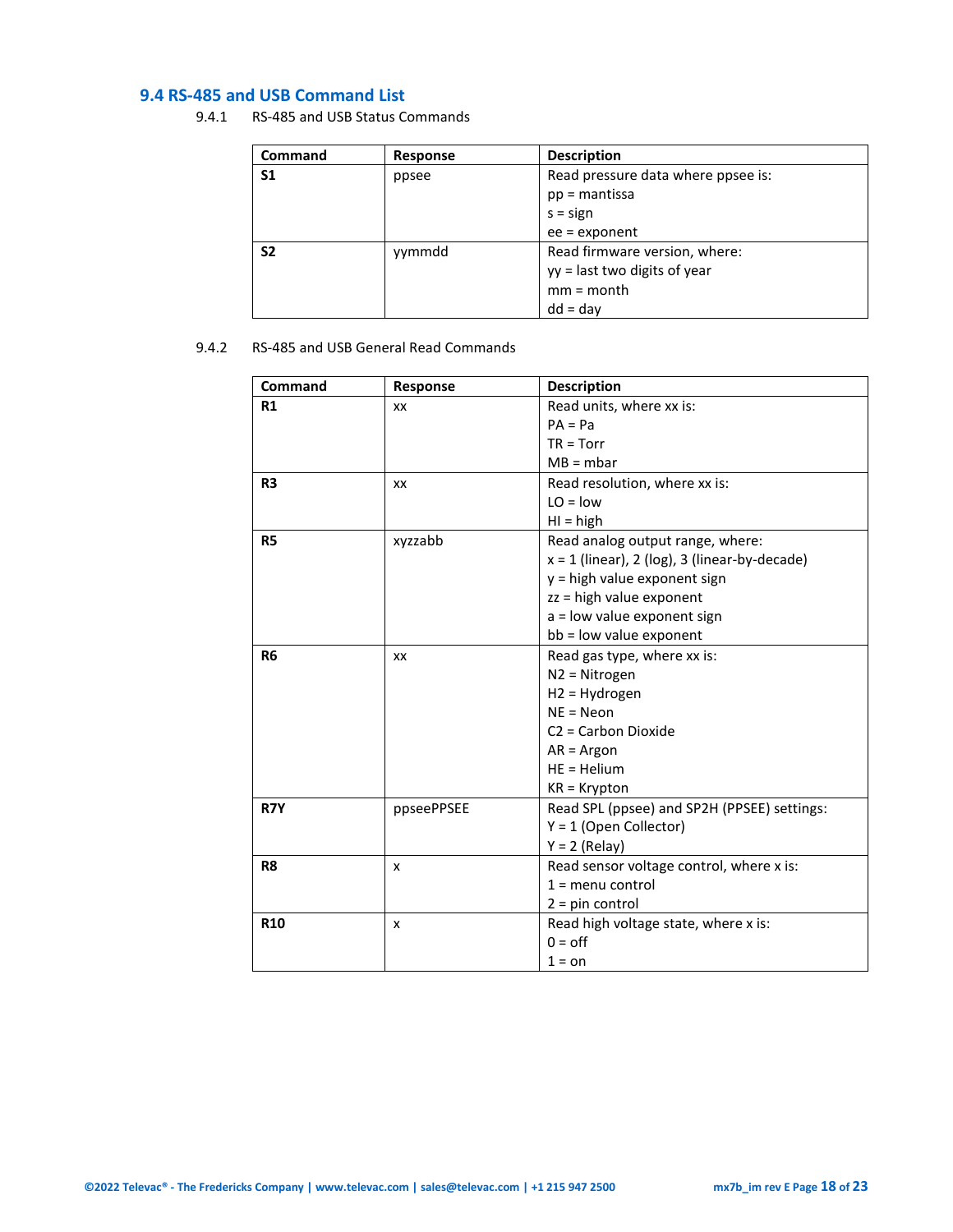#### 9.4.3 RS-485 and USB General Write Commands

| Command            | Response   | <b>Description</b>                           |
|--------------------|------------|----------------------------------------------|
| W1xx               | XX         | Set units, where xx is:                      |
|                    |            | $PA = Pa$                                    |
|                    |            | $TR = Torr$                                  |
|                    |            | $MB = mbar$                                  |
| W <sub>3</sub>     | XX         | Toggle resolution, where xx is:              |
|                    |            | $LO = low$                                   |
|                    |            | $H = high$                                   |
| W51yzz             | 1yzz       | Set analog output format to linear:          |
|                    |            | $yzz = high value$                           |
|                    |            | y = high value exponent sign                 |
|                    |            | zz = high value exponent                     |
| W52yzzabb          | 2yzzabb    | Set analog output format to logarithmic:     |
|                    |            | yzz = high value                             |
|                    |            | $abb = low$ value                            |
|                    |            | y = high value exponent sign                 |
|                    |            | zz = high value exponent                     |
|                    |            | a = low value exponent sign                  |
|                    |            | bb = low value exponent                      |
| <b>W53</b>         | 3          | Set analog output format to linear-by-decade |
| W6xx               | XX         | Set gas type, where xx is:                   |
|                    |            | $N2 = Nitrogen$                              |
|                    |            | $AR = Argon$                                 |
|                    |            | $H2 = Hydrogen$                              |
|                    |            | $HE = Helium$                                |
|                    |            | $NE = Neon$                                  |
|                    |            | $KR = Krypton$                               |
|                    |            | C <sub>2</sub> = Carbon Dioxide              |
|                    |            | Response is new gas type.                    |
| <b>W7YppsePPSE</b> | ppseePPSEE | Set thresholds for set point Y, where:       |
|                    |            | $ppsee = SPI$                                |
|                    |            | <b>PPSEE = SPH</b>                           |
|                    |            | Response is new threshold settings for SPL   |
|                    |            | (ppsee) and SPH                              |
|                    |            | (PPSEE).                                     |
|                    |            | $Y = 1$ (Open Collector)<br>$Y = 2$ (Relay)  |
| W8x                |            | Set sensor voltage control, where x is:      |
|                    | x          | $1 =$ menu control                           |
|                    |            | $2 = pin control$                            |
| <b>W10x</b>        | x          | Set high voltage state, where x is:          |
|                    |            | $0 =$ off                                    |
|                    |            | $1 = on$                                     |
|                    |            | Response is new high voltage setting.        |
|                    |            |                                              |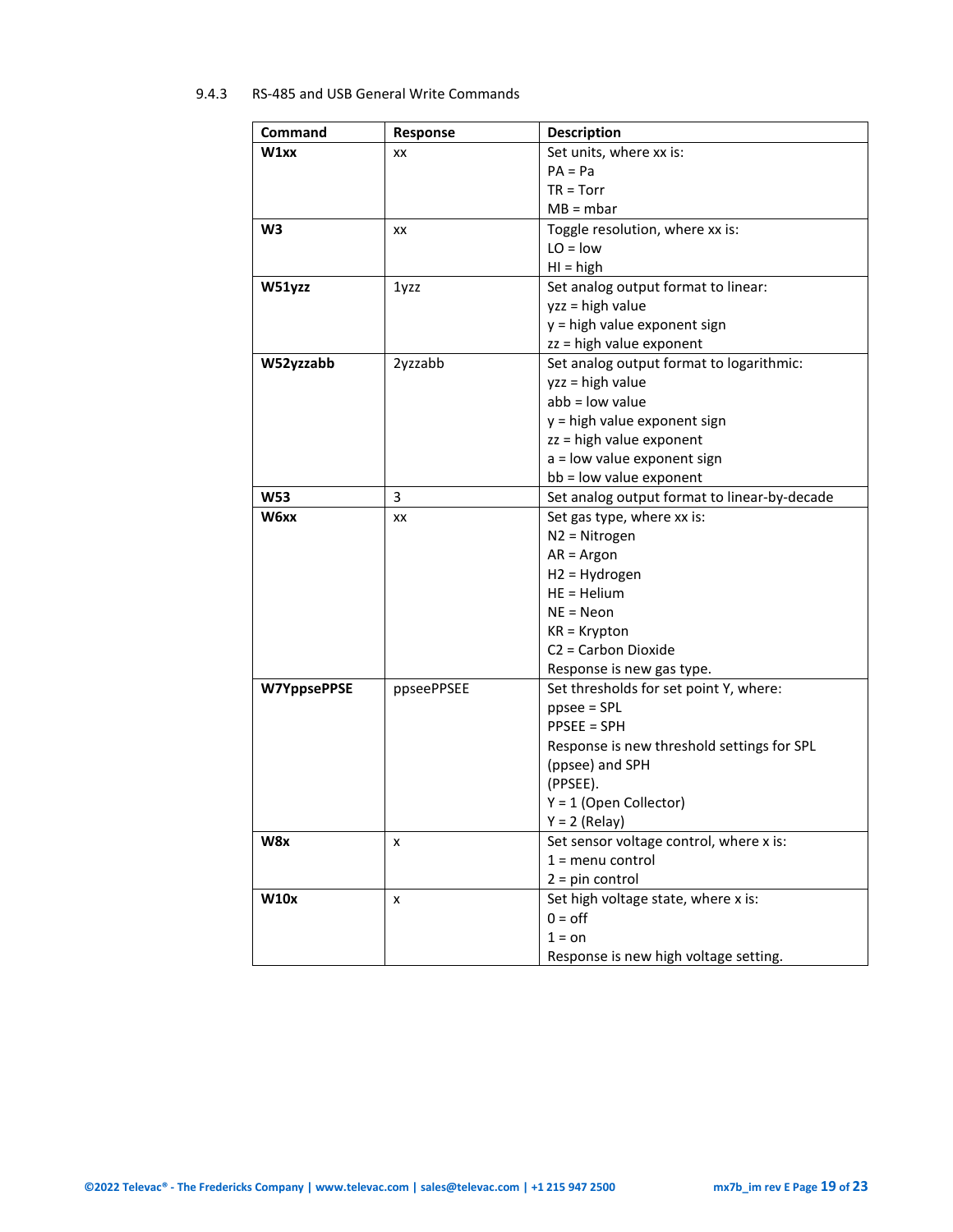#### 9.4.4 RS-485 and USB Set Point Commands

| Command            | Response   | <b>Description</b>                           |
|--------------------|------------|----------------------------------------------|
| W1xx               | XX         | Set units, where xx is:                      |
|                    |            | $PA = Pa$                                    |
|                    |            | $TR = Torr$                                  |
|                    |            | $MB = mbar$                                  |
| W <sub>3</sub>     | XX         | Toggle resolution, where xx is:              |
|                    |            | $LO = low$                                   |
|                    |            | $H = high$                                   |
| W51yzz             | 1yzz       | Set analog output format to linear:          |
|                    |            | $yzz = high value$                           |
|                    |            | y = high value exponent sign                 |
|                    |            | zz = high value exponent                     |
| W52yzzabb          | 2yzzabb    | Set analog output format to logarithmic:     |
|                    |            | yzz = high value                             |
|                    |            | $abb = low$ value                            |
|                    |            | y = high value exponent sign                 |
|                    |            | zz = high value exponent                     |
|                    |            | a = low value exponent sign                  |
|                    |            | bb = low value exponent                      |
| <b>W53</b>         | 3          | Set analog output format to linear-by-decade |
| W6xx               | XX         | Set gas type, where xx is:                   |
|                    |            | $N2 = Nitrogen$                              |
|                    |            | $AR = Argon$                                 |
|                    |            | $H2 = Hydrogen$                              |
|                    |            | $HE = Helium$                                |
|                    |            | $NE = Neon$                                  |
|                    |            | $KR = Krypton$                               |
|                    |            | C <sub>2</sub> = Carbon Dioxide              |
|                    |            | Response is new gas type.                    |
| <b>W7YppsePPSE</b> | ppseePPSEE | Set thresholds for set point Y, where:       |
|                    |            | $ppsee = SPI$                                |
|                    |            | <b>PPSEE = SPH</b>                           |
|                    |            | Response is new threshold settings for SPL   |
|                    |            | (ppsee) and SPH                              |
|                    |            | (PPSEE).                                     |
|                    |            | $Y = 1$ (Open Collector)                     |
|                    |            | $Y = 2$ (Relay)                              |
| W8x                | x          | Set sensor voltage control, where x is:      |
|                    |            | $1 =$ menu control                           |
|                    |            | $2 = pin control$                            |
| <b>W10x</b>        | x          | Set high voltage state, where x is:          |
|                    |            | $0 =$ off                                    |
|                    |            | $1 = on$                                     |
|                    |            | Response is new high voltage setting.        |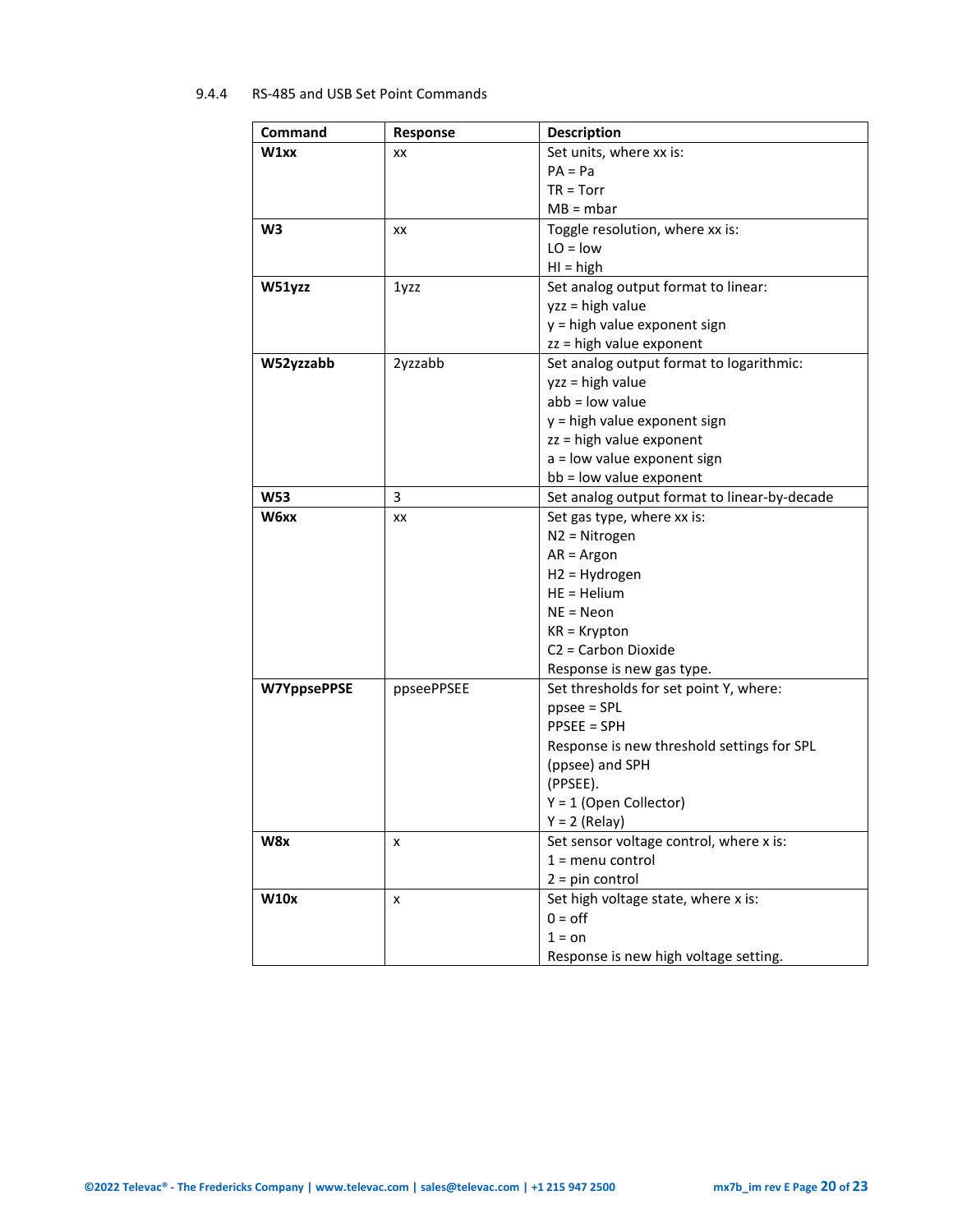#### 9.4.5 RS-485 and USB Set Point Commands

| Command         | <b>Response</b> | <b>Description</b>                               |
|-----------------|-----------------|--------------------------------------------------|
| <b>RC1</b>      | <b>XVV</b>      | Read 1E-6 calibration adjustment where x is:     |
|                 |                 | 0=negative                                       |
|                 |                 | 1=positive                                       |
|                 |                 | yy can be 00 to 99                               |
| RC <sub>2</sub> | xyy             | Read 1E-5 calibration adjustment                 |
| RC3             | xyy             | Read 1E-4 calibration adjustment                 |
| RC4             | xyy             | Read 1E-3 calibration adjustment                 |
| RC5             | 3               | Set analog output format to linear-by-decade     |
| WC1xyy          | ppsee           | Set 1E-6 calibration adjustment, response is new |
|                 |                 | pressure reading.                                |
| WC2xyy          | ppsee           | Set 1E-5 calibration adjustment, response is new |
|                 |                 | pressure reading.                                |
| WC3xyy          | ppsee           | Set 1E-4 calibration adjustment, response is new |
|                 |                 | pressure reading.                                |
| WC4xyv          | ppsee           | Set 1E-3 calibration adjustment, response is new |
|                 |                 | pressure reading.                                |
| WC5xyy          | ppsee           | Write analog output adjustment. Return value is  |
|                 |                 | pressure reading.                                |

9.4.6 USB Commands for Setting RS-485 Communications Settings

| Command             | <b>Response</b> | <b>Description</b>                      |
|---------------------|-----------------|-----------------------------------------|
| C <sub>1</sub>      | <b>XXXX</b>     | Return serial baud rate, where xxxx is: |
|                     |                 | $0096 = 9600$                           |
|                     |                 | $0192 = 19200$                          |
|                     |                 | $0384 = 38400$                          |
|                     |                 | $0576 = 57600$                          |
|                     |                 | $1152 = 115200$                         |
|                     |                 | Return new value before changing.       |
| C <sub>1</sub> xxxx | <b>XXXX</b>     | Set serial baud rate, where xxxx is:    |
|                     |                 | $0096 = 9600$                           |
|                     |                 | $0192 = 19200$                          |
|                     |                 | $0384 = 38400$                          |
|                     |                 | $0576 = 57600$                          |
|                     |                 | $1152 = 115200$                         |
|                     |                 | Return new value before changing.       |
| C <sub>2</sub>      | x               | Read RS-485 address, where x is 0 to F  |
| C2xx                | x               | Set RS-485 address, where x is 0 to F   |
|                     |                 | Return new value before changing        |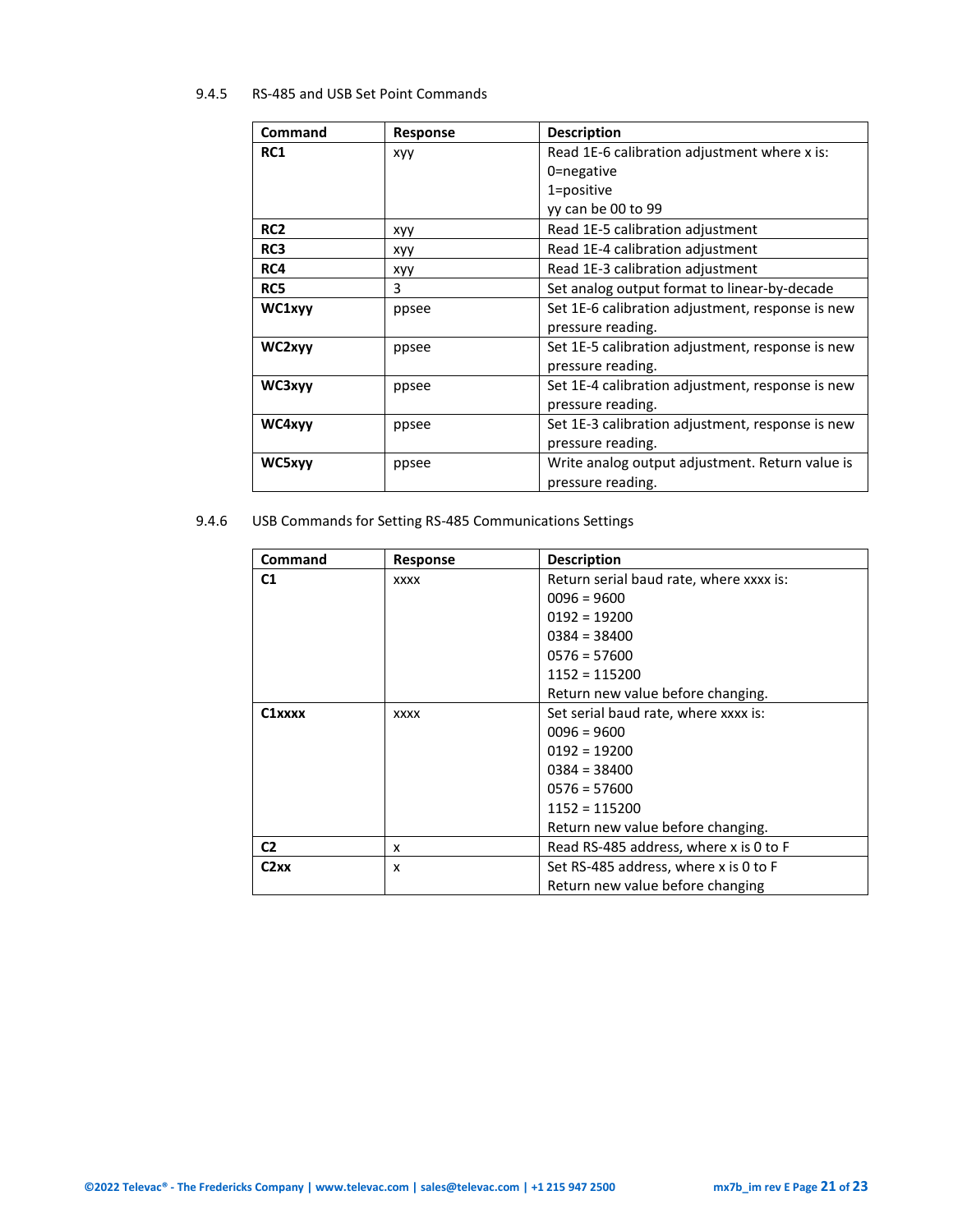## <span id="page-21-0"></span>**9.5 RS-485 Command Examples**

| Command             | Output       | <b>Description</b>                             |
|---------------------|--------------|------------------------------------------------|
| *0R1 <cr></cr>      | 0001         | Units are in Pa                                |
|                     | 0002         | Units in Torr                                  |
|                     | 0003         | Units in mbar                                  |
| *0R2 <cr></cr>      | ppseePPSEE   | Lower set point 1 given by ppsee               |
|                     |              | Upper set point 1 given by PPSEE               |
| *0R3 <cr></cr>      | ppseePPSEE   | Set point 2 ON given by ppsee                  |
|                     |              | Set point 2 OFF given by PPSEE                 |
| *0W10001 <cr></cr>  | 0001         | Units are in kPa                               |
| *0W10002 <cr></cr>  | 0002         | Units are in Torr                              |
| *0W10003 <cr></cr>  | 0003         | Units are in mbar                              |
| *0W4xx <cr></cr>    | GG           | Change gas type: N2=Nitrogen/Air, AR=Argon     |
| *0S1 <cr></cr>      | <b>PPSEE</b> | Pressure reading is PPSEE                      |
| *ORC1 <cr></cr>     | Baaa         | Read 1E-6 Torr Adjustment                      |
| *0RC2 <cr></cr>     | Baaa         | Read 1E-5 Torr Adjustment                      |
| *0RC3 <cr></cr>     | Baaa         | Read 1E-4 Torr Adjustment                      |
| *0RC4 <cr></cr>     | Baaa         | Read 1E-3 Torr Adjustment                      |
| *OWC1Baaa <cr></cr> | <b>PPSEE</b> | 1E-6 Torr Adjustment is Baaa, reading is PPSEE |
| *0WC2Baaa <cr></cr> | <b>PPSEE</b> | 1E-5 Torr Adjustment is Baaa, reading is PPSEE |
| *0WC3Baaa <cr></cr> | <b>PPSEE</b> | 1E-4 Torr Adjustment is Baaa, reading is PPSEE |
| *0WC4Baaa <cr></cr> | <b>PPSEE</b> | 1E-3 Torr Adjustment is Baaa, reading is PPSEE |

## <span id="page-21-1"></span>**9.6 USB Sample Commands**

9.6.1 Note that all USB commands are the same as the RS-485 commands with the star and address prefix omitted.

| Command           | Output       | <b>Description</b>                             |
|-------------------|--------------|------------------------------------------------|
| R1 < CR           | 0001         | Units are in Pa                                |
|                   | 0002         | Units in Torr                                  |
|                   | 0003         | Units in mbar                                  |
| R2 < CR           | ppseePPSEE   | Lower set point 1 given by ppsee               |
|                   |              | Upper set point 1 given by PPSEE               |
| R3 < CR           | ppseePPSEE   | Set point 2 ON given by ppsee                  |
|                   |              | Set point 2 OFF given by PPSEE                 |
| W10001 <cr></cr>  | 0001         | Units are in kPa                               |
| W10002 <cr></cr>  | 0002         | Units are in Torr                              |
| W10003 <cr></cr>  | 0003         | Units are in mbar                              |
| W4xx < CR         | GG           | Change gas type: N2=Nitrogen/Air, AR=Argon     |
| S1 < CR           | <b>PPSEE</b> | Pressure reading is PPSEE                      |
| RC1 < CR          | Baaa         | Read 1E-6 Torr Adjustment                      |
| RC2 <cr></cr>     | Baaa         | Read 1E-5 Torr Adjustment                      |
| RC3 <cr></cr>     | Baaa         | Read 1E-4 Torr Adjustment                      |
| RC4 < CR          | Baaa         | Read 1E-3 Torr Adjustment                      |
| WC1Baaa <cr></cr> | <b>PPSEE</b> | 1E-6 Torr Adjustment is Baaa, reading is PPSEE |
| WC2Baaa <cr></cr> | <b>PPSEE</b> | 1E-5 Torr Adjustment is Baaa, reading is PPSEE |
| WC3Baaa <cr></cr> | <b>PPSEE</b> | 1E-4 Torr Adjustment is Baaa, reading is PPSEE |
| WC4Baaa <cr></cr> | <b>PPSEE</b> | 1E-3 Torr Adjustment is Baaa, reading is PPSEE |